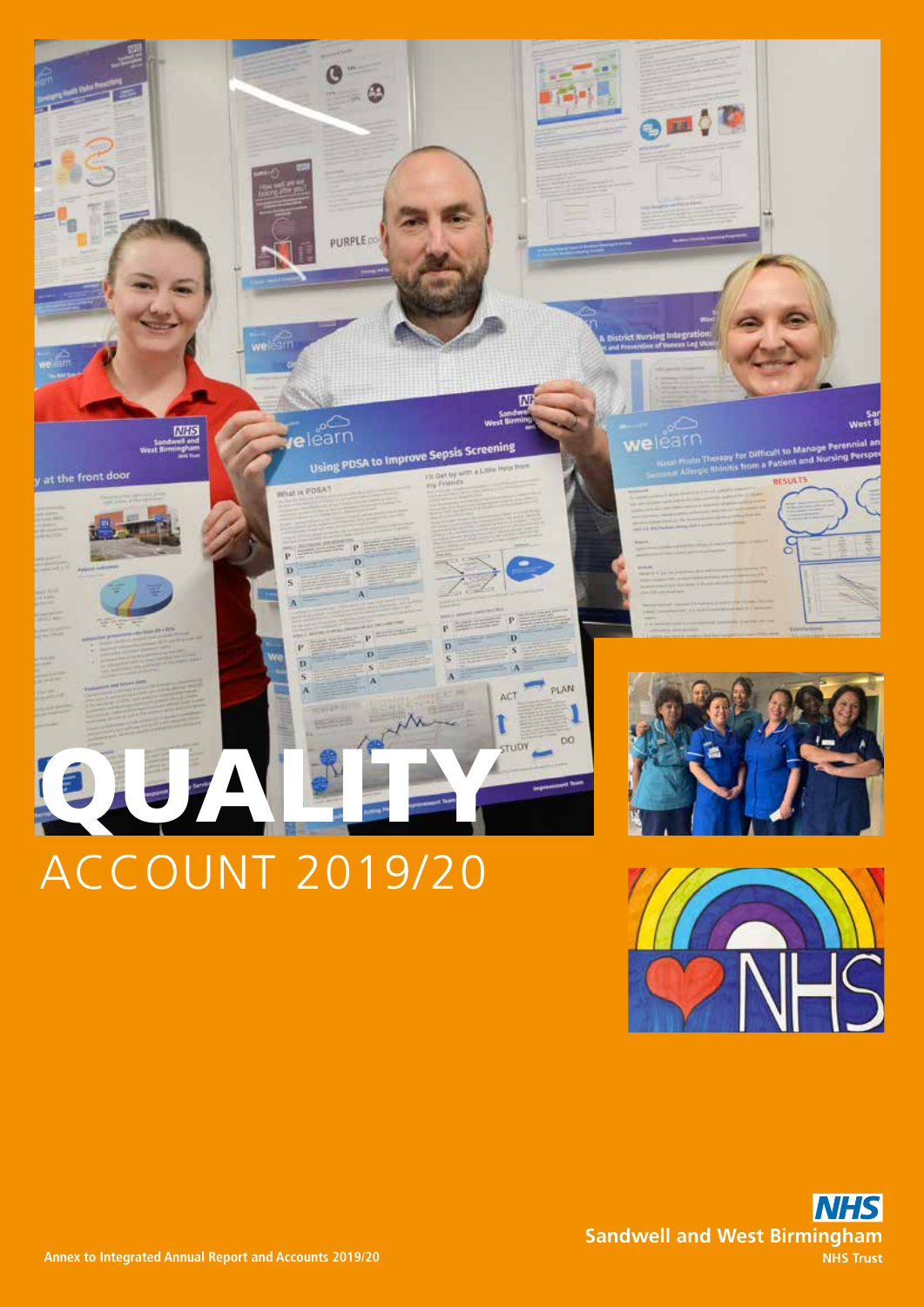SANDWELL AND WEST BIRMINGHAM NHS TRUST

## Foreword

**Welcome to our Quality Account for 2019/20. This report is published as an Annex to our Annual Report and Accounts and reflects our performance in relation to quality, safety and patient care as well as looking to the future with our quality priorities for the year ahead.**

We have continued this year to drive forwards the ambitions set out in our quality plan beginning with addressing mortality through improvement sepsis management, which was our number one quality priority for the year. Throughout the year we have seen improvement in the proportion of patients who were screened for sepsis, reaching 95%. Our inpatient wards continue to monitor and improve their sepsis screening rates and ensure that antibiotics are administered within one hour when indicated.

The introduction of our new electronic patient record, Unity, in September 2019, has improved the safety and quality of patient care, reducing paper notes and duplication. Electronic prescribing now provides improved medicines management and a reduction in medication administration errors. Safety plan compliance is being monitored daily so that any missed checks can be completed within 48 hours of a patient being admitted to hospital. Our community services have developed the safety plan to meet the needs of patients who are seen at home rather than in a health care facility.

We have made changes during the year to improve the quality of patient care and to prepare for services moving onto a single site when the new acute hospital, the Midland Metropolitan University Hospital, opens in Smethwick in 2022. We created a respiratory hub at City Hospital that opened in November 2019. This provides a specialist centre for respiratory care on a seven day a week basis. We have also improved the neonatal unit, extending and enlarging the facility, to provide more space between our neonatal cots and reduce infection risk. Our paediatric assessment unit at City Hospital has changed and the new unit, co-located with our emergency department is due to open in May 2020.

The Care Quality Commission has not inspected our Trust services in 2019/20. Since the last published report we have progressed our improvement plan and continue to work towards consistent standards of care across our acute adult services and in our emergency departments. We are also committed to ensuring that we retain good or outstanding ratings for the 70% of services who have been awarded this quality standard.

- The Quality Account presents a balanced picture of the Trust's performance over the period covered;
- The performance information reported in the Quality Account is reliable and accurate;
- There are proper internal controls overt the collection and reporting of the measures of performance included in the Quality Account, and these controls are subject to review to confirm that they are working effectively in practice;

We have continued to invest in quality improvement, providing all Trust teams with protected time each month to share learning and improve patient care. Teams are now progressing through our quality improvement half day (QIHD) accreditation programme. Our welearn poster competition has once again demonstrated the broad range of "excellence" projects across the Trust and the welearn programme this year will ensure that learning is shared within and across directorates and teams.

Much of the last month of the year focused on our response to the COVID-19 pandemic and, as we delivery our restoration and recovery plans, we will ensure that we retain our commitment to quality improvement, delivering better outcomes for all our patients.





- The data underpinning the measures of performance reported in the Quality Account is robust and reliable and conforms to specified data quality standards and prescribed definitions, and is subject to scrutiny and review; and
- The Quality Account has been prepared in accordance with Department of Health guidance.

The Trust's directors confirm to the best of their knowledge and belief that they have complied with the above requirements in preparing the Quality Account.

Richard Samuele

**Richard Samuda**, Chairman

**Toby Lewis**, Chief Executive

## Statement of directors' responsibilities in respect of the Quality Account

The directors are required under the Health Act 2009 to prepare a Quality Account for each financial year. The Department of Health has issued guidance on the form and content of annual Quality Accounts (which incorporates the legal requirements in the Health Act 2009 and the National Health Service (Quality Accounts) Regulations 2012 (as amended by the National Health Service (Quality Accounts) Amendment Regulations 2011). In preparing the Quality Account, directors are required to take steps to satisfy themselves that:

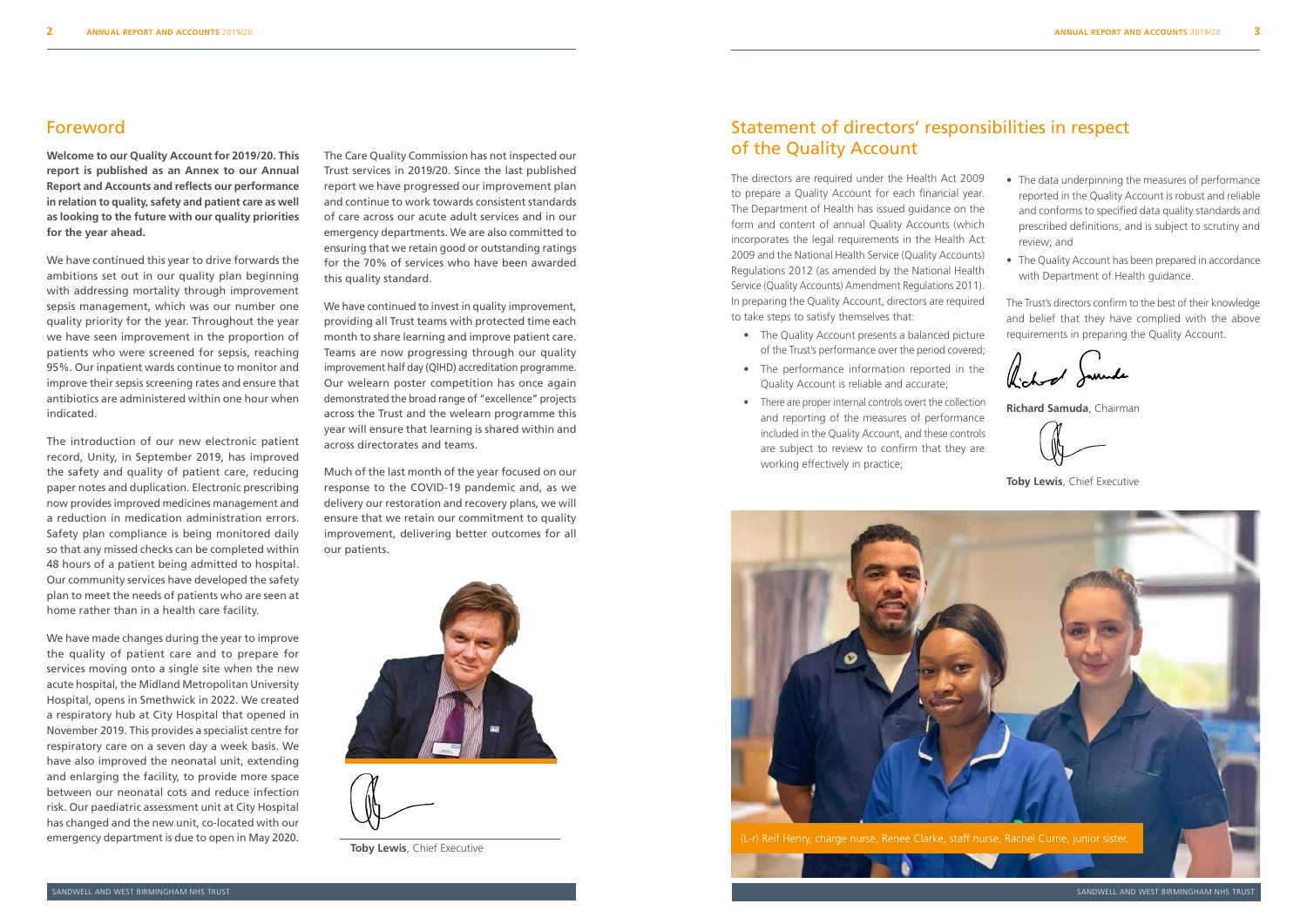#### **Priority 1**

**Safely managing patient's Covid-19 care and ensuring that national best practice is the minimum standard deployed at the Trust.**

Rapid change in our clinical service was necessary in mid-March to cope with COVID-19 patients. Transformation of intensive care and medical services was built on trajectories for number of cases and national guidance. The need to redeploy staff required rapid introduction of training packages for staff both in relation to COVID-19 disease but also in systems they would need to use in their new environment. Best practice guidance produced by NHSE/I has been reviewed by relevant teams and actions for SWB services identified. Pathways for management of COVID-19 patients have been developed at SWB and brought together for optimisation of patient care.

Learning from the care we provide is important and our developing medical examiner system is reviewing the care provide to all COVID-19 patients who have died identifying areas of good practice and where care could be improved. Since March we have reviewed all deaths with COVID-19 within the Trust and this data is creating a body of evidence with which to make informed judgments about quality of care. Our evaluation approach has been positively reviewed by NHS Midlands and we have also presented information to the Birmingham Health and Wellbeing Board relating to the issues faced by BAME residents given disproportionate incidence and mortality ostensibly being visible in some national and local data.

We remain focused on our governance with our Trust board meetings and sub-committee meetings taking place virtually and our integrated quality performance reporting continues to provide an overview of performance. Optimisation data continues to be collated to allow us to reinitiate strong use of Unity, our electronic patient record system, in later months of 2020. This continuity of data is important when we consider the governance of recovery. The outcome analysis we have undertaken since the start of March will be used to consider

- a) How our care pathways have compared to best practice and what next?
- b) How our outcomes compare to neighbouring providers and why?
- c) How well all populations served by the Trust have been treated with COVID-19 to date, and anything we need to change in June and July?

Our findings will formulate improvement plans for quality of care. In addition to the above three points we will be launching an innovative follow up project to track patients who decline to be conveyed to hospital after ambulance service attendance to try and improve uptake of care. To support our recovery plans we will be introducing a local 'Place-led' implementation of a tracing and support strategy for the most vulnerable local residents.

We will continue to monitor and respond to changing circumstances to maintain best care for COVID-19 patients presenting to SWB and ensure staff safety with identification of personal risk factors and provision of correct PPE for specific working environments.

Progress on all work here will be reported and monitored through the Quality and Safety Committee. We will also continue to monitor mortality data through the Learning from Deaths Committee.

#### **Priority 2**

## **Restoring local services from primary care to tertiary specialties, with public confidence in the safety and quality of what we do.**

Significant changes in our services occurred in primary and secondary care to manage COVID-19 patients. The recovery of normal services will be a gradual process as we rebuild clinical teams and restore patient confidence in the safety of services and our infection control processes. There are components of service changes that will be an

#### **Priorities for Improvement in 2020/21**

#### **Priority 3**

## **Implementing our 2020 Quality Plan, with a first focus on tackling unplanned re-admissions to hospital and ensuring choice for patients at the end of their life.**

The Quality Plan will have a renewed focus this year having established plans to reduce amenable mortality with sepsis and pneumonia as a priority. We have commenced in-depth work on the other aspects of the Quality Plan with input from all clinical and operational teams.

Review of the current service position for each of the quality plans has allowed targets to be set for improvement and action plans put in place. Most improvement plans require work across several clinical groups and within primary as well as secondary care.

Community services are an important part of these proposals, particularly with our initial focus on end of life care allowing more patients to die in a place of their choice, and reducing readmissions where community support and follow up of discharged patients will be pivotal to achieving improvements. We have already invested in increasing our senior palliative care team to support their Quality Plan proposal.

Progress on our 2020 Quality Plan will be reported and monitored through the Quality and Safety Committee and discussion with the Clinical Leadership Executive Committee.



advantage to keep and develop due to benefits in patient care. This is particularly around remote consultation by phone or video. Some aspects of how teams work together, particularly in the emergency department, will also be developed and maintained. Our communication and co-working with primary care partners to save unnecessary patient referral will also be an area we will focus on.

Use of aspects of the estate that can be utilised as non COVID-19 areas with strict infection control procedures will help restore patient confidence and restart some services such as imaging and routine short stay surgery. The Birmingham Treatment Centre (BTC) will be the focus for this and now has a separate 'blue' non-COVID-19 entrance. The BTC will work differently in the future as we work to make it what it was always supposed to be: An elective centre able to work with optimal efficiency.

The return of our cancer service from private providers will follow including tertiary gynae-oncology surgery. Any new models of care will fit with our vision for services at the Midland Metropolitan University Hospital but also be responsive should there be a secondary surge in COVID-19 cases.

Progress on our restorative work will be reported and monitored through the Quality and Safety Committee and Clinical Leadership Executive Committee.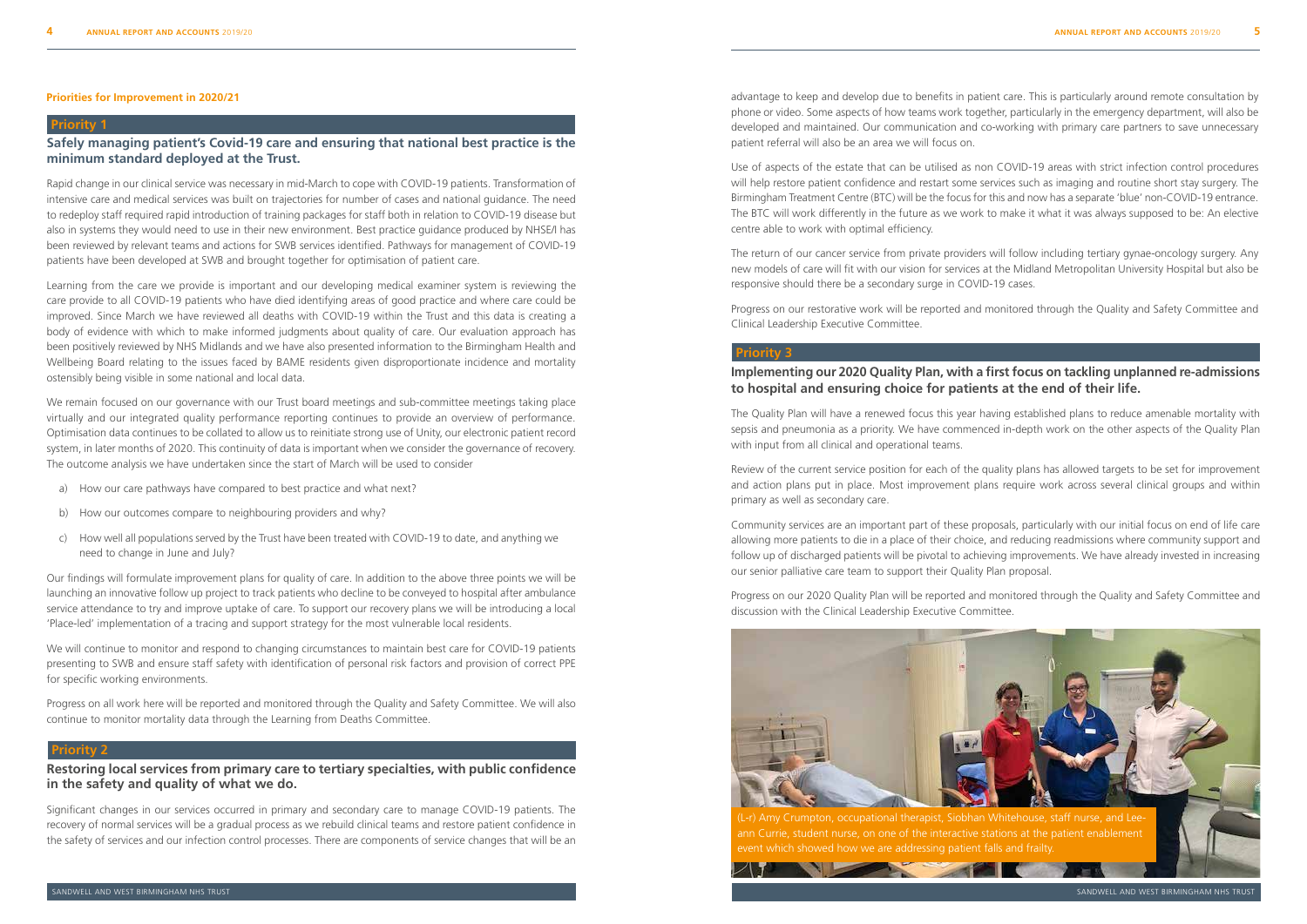#### **Progress on 2019/20 quality priorities**

**Priority 1 - Improving quality of care for patients by tackling sepsis more effectively and reducing amenable mortality in line with our long term Quality Plan.** 

We have been able to reduce our mortality indices over the last 12 months with a combined focus on improving care particularly that associated with sepsis and pneumonia but also by focusing on documentation and coding of patients admissions.

We have achieved 95% for undertaking sepsis screening for those patients who require it based on their physiological measurements. Monitoring and recording activity through Unity, our electronic patient record system, has aided this process. Antibiotic provision as part of the sepsis six, and a drive to always have antibiotics administered within one hour is an important ongoing area of work. The sepsis focus will move to local ward based quality improvement work where they will be able to monitor progress through data provided on a performance dashboard.

Our pneumonia task force constructed of an interdisciplinary team has reviewed patient case records and from that there has been learning. This has led to a change in guidance particularly around antibiotic provision for patients presenting with community as opposed to hospital acquired pneumonia.

Our Learning from Death process has matured over the last 12 months and an increase in review of our mortality cases by medical examiners has allowed identification of cases where more in-depth review is needed, thus identifying not only good practice but also areas where care can be improved. These cases are discussed through the Learning from Deaths Committee and with specialty mortality leads.

## **Priority 2 - Ensuring safe and resilient systems of care through deploying better IT infrastructure, embedding Unity, and maintaining Safety Plan compliance.**

Unity, our electronic patient record system, was introduced at the end of September 2019. This was implemented over a two week period and now all patient records are reviewed and recorded electronically. The effectiveness and use of the system is monitored via cutover and optimisation reports. These allow identification of areas where service improvement or training needs are required. Results endorsement is one such area with targets

for endorsing all inpatient tests within three days and outpatient tests within three weeks so that any important results are not missed and acted on with appropriate communication to patient and GP's. Reports from Unity provide performance information at department and individual level, highlighting areas of good performance and areas where change is required. Currently 75% of reports are endorsed. We have identified some process issues where orders are not being placed through Unity, meaning these results are available in Unity but do not require endorsements. This is a current focus of the safety work we are doing.

Compliance with the assessment of risk for venous thromboembolism (VTE) has been consistently above 95% with Unity allowing the assessment and prescription of blood thinning medicine to now be completed at the point of admission. This has reduced potential harm from missed prescription of appropriate medication. The regular review of patients presenting or acquiring thromboembolic problems while in hospital has allowed us to feed back to clinical teams where an individual risk assessment was not undertaken or where there are other issues with provision of treatment for thrombo-prophylaxis.

**Priority 3 - Supporting improved acute care by implementing strong people management improvements, addressing configuration issues in advance of Midland Met, and ensuring seven day service compliance from 2020.**

Work is progressing with our plans to complete Midland Metropolitan University Hospital (MMUH) by Spring 2022. Any changes in clinical services across our current estate must reflect future service models appropriate for MMUH. As part of our improvement work to help acute admissions we have relocated respiratory services at City site allowing a focus of respiratory expertise for patient care as well as providing support for acute admissions. Elderly care service will develop more on Sandwell site, providing greater support to acute admissions this way.

Our paediatric services at City have been improved by co-locating the acute assessment unit with the admission unit which should improve the experience of patients presenting to City emergency department. Those requiring longer admission will be transferred through to Sandwell. Both of these models are in line with our working model for MMUH.

Moving to a seven day consultant ward cover and service provision will be important for how we provide care in the future. Some of the rapid changes that have been needed for the recent COVID-19 pandemic do reflect

seven day senior cover and seven day service accessibility, some of which will be maintained in the interim period to the opening of MMUH improving patient experience over the next two years.



independence as quickly as possible.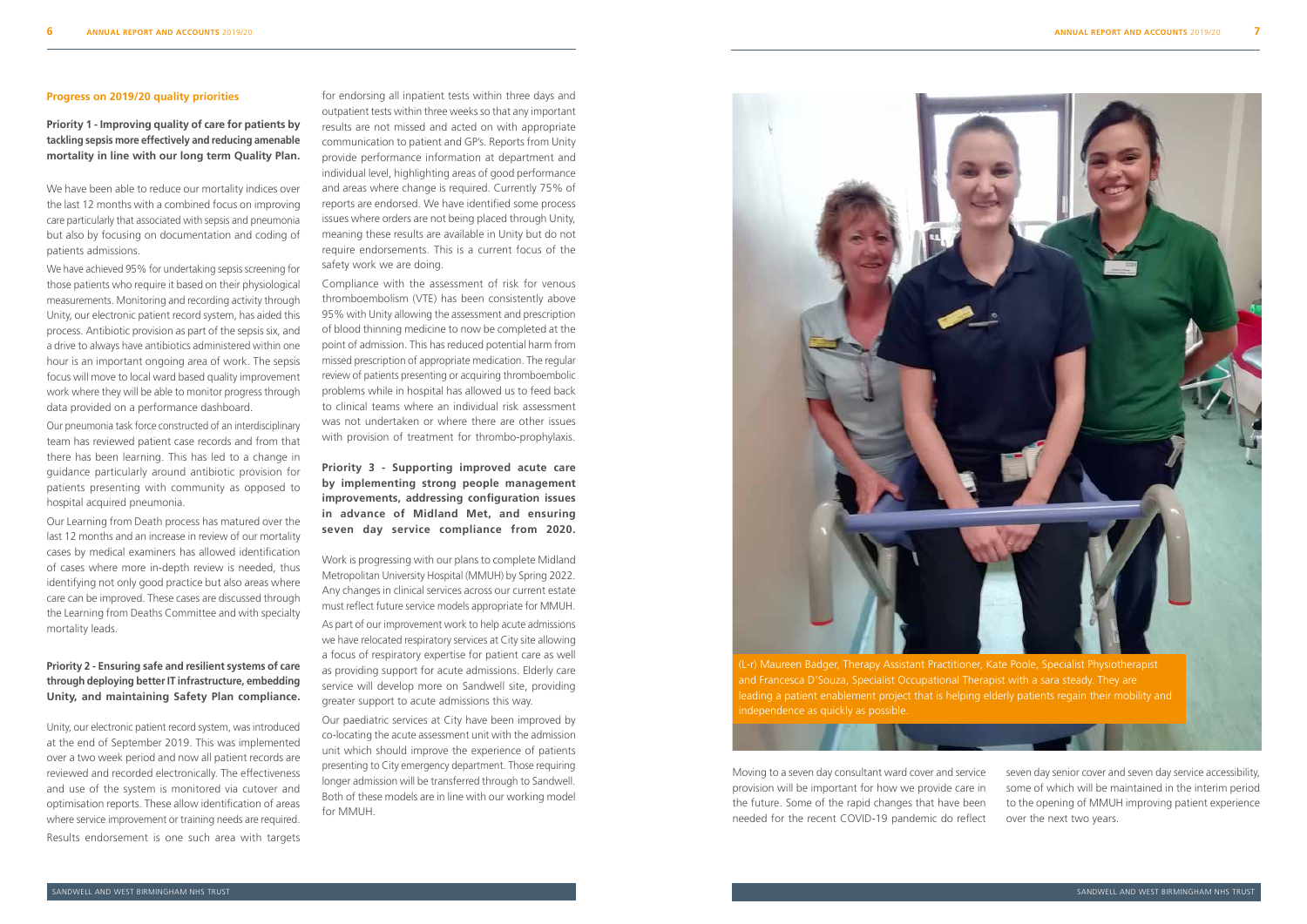#### **Safety Plan update**

In the last year we have welcomed the arrival of Unity, our electronic patient record system. Since the installation of Unity reported compliance with safety plan checks has reduced. Real time data is used for elements of the safety plan and we will be focusing on ensuring correct documentation in Unity, using agreed workflows, to ensure that safety plan data is captured and therefore reported correctly. With regards to measuring time the 'clock' now starts ticking in the emergency department at the 'decision to admit' time. To maintain safety and optimise the use of our electronic system senior nurses and managers have undertaken additional training and visiting ward areas to ensure a pro-active safety culture. Reporting methods have been redesigned with live real time data reports now being used as a tool to support ward safety checks, handover and team huddles. Day to day activity is also supported by standard operating procedures and quick reference guides.

A 24/48 hour retrospective report illustrating any missed checks provides the opportunity to review patterns and trends to facilitate training needs and improvement activities. Over the coming year we will continue the work we have started with a focus on ensuring the safety plan elements are consistently

recorded in Unity to provide reliable reporting and use our retrospective reporting to drive forward with patient safety improvements.

#### **Quality Plan update**

In urgent and emergency care across both City and Sandwell hospitals, the services were rated as 'requires improvement' with an 'outstanding' rating for the critical care service care service.  $N_{\rm H}$ 

The ambitious Quality Plan developed in January 2017 aims to reduce amenable mortality with a focus on sepsis, other infective causes of death and cardiac and cerebral vascular events. It also aimed to undertake nine other projects to improve care provided to our patients.

Sandwell and West Birmingham NHS Trust is registered with the Care Quality Commission and has no conditions attached to that registration. The Care Quality Commission has not taken enforcement action against Sandwell & West Birmingham NHS Trust during 2019/20 and the Trust has not participated in any special reviews or investigations by the CQC during the reporting period.

The 10 components of the plan have undergone rigorous review and we have revised plans in place to progress over the next 12 to 24 months with outcome targets defined. Within the plan there are projects that are already embedded within our Trust's working practices and others that require further development work.



Initial focus will be on improving end of life care and reducing hospital readmissions. Separate project groups will also ensure that progression in other areas of the plan continue such as improving neonatal outcomes, reducing lost days at school through hospital attendance, reducing loss of vision and improved cancer outcome. We will also continue with our work on patient related outcome measures, increasing screening rates and improving care of patients with mental health problems presenting or being admitted within the organisation.

**9**

#### **Care Quality Commission**

The overall rating for the Trust remains the same at 'requires improvement' following their inspection of some of the Trust's services during the period 4 September to 11 October 2018. The Trust is committed to continuing to make improvements and has completed the changes identified to ensure that patients receive high quality care across all parts of the Trust. As well as making recommendations, the CQC report notes a number of outstanding practices with the overall 'outstanding' rating for being caring.

Since the CQC inspectors visited the Trust last year we have made a number of improvements and we will continue to work with the Care Quality Commission, and with our partners within the STP, to adopt best practice across our Trust.



inspection report at www.cqc.org.uk/provider/RXK

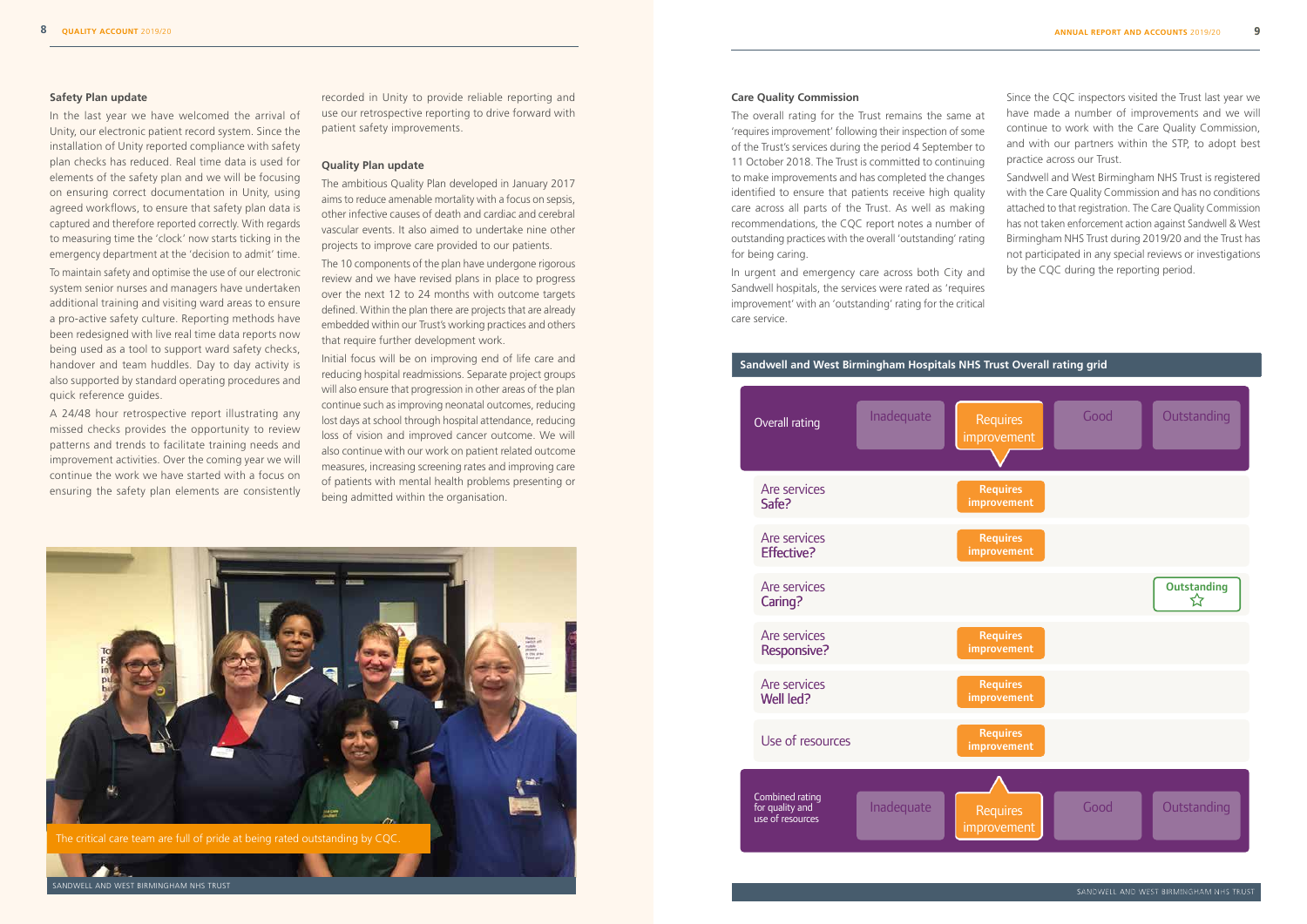**Summerfield GP and Urgent Care Centre now known as Heath Street Health Centre** Summerfield GP and Urgent Care Centre (Note only the GP element has joint SWB Trust.) And the control of the control of





**Malling Health @ Parsonage Street now known as Lyndon Health Centre** Malling Health @ Parsonage Street **(Note only the GP element has joint SWB Trust.)** The Care Quality Commission isthe independent regulator of health and social care in England. You can read our inspection report at www.cqc.org.uk/location/1-301391094



The CQC have undertaken a remote review of these practices in March 2020 and due to the significant change for the strain than  $\frac{1}{2}$ A number of GP practices joined our Trust in early 2019/20.



The Care  $C$  commission is the independent regulator of health and social care in England. You can read our can read our can read our care in England. You can read our can read our can read our can read our can read our c

in leadership the practices will be re-inspected when CQC in readership are practices this serie imposted threm equipments. for the practices is show below.



## **Malling Health @ Great Bridge now known as Great Bridge Health Centre**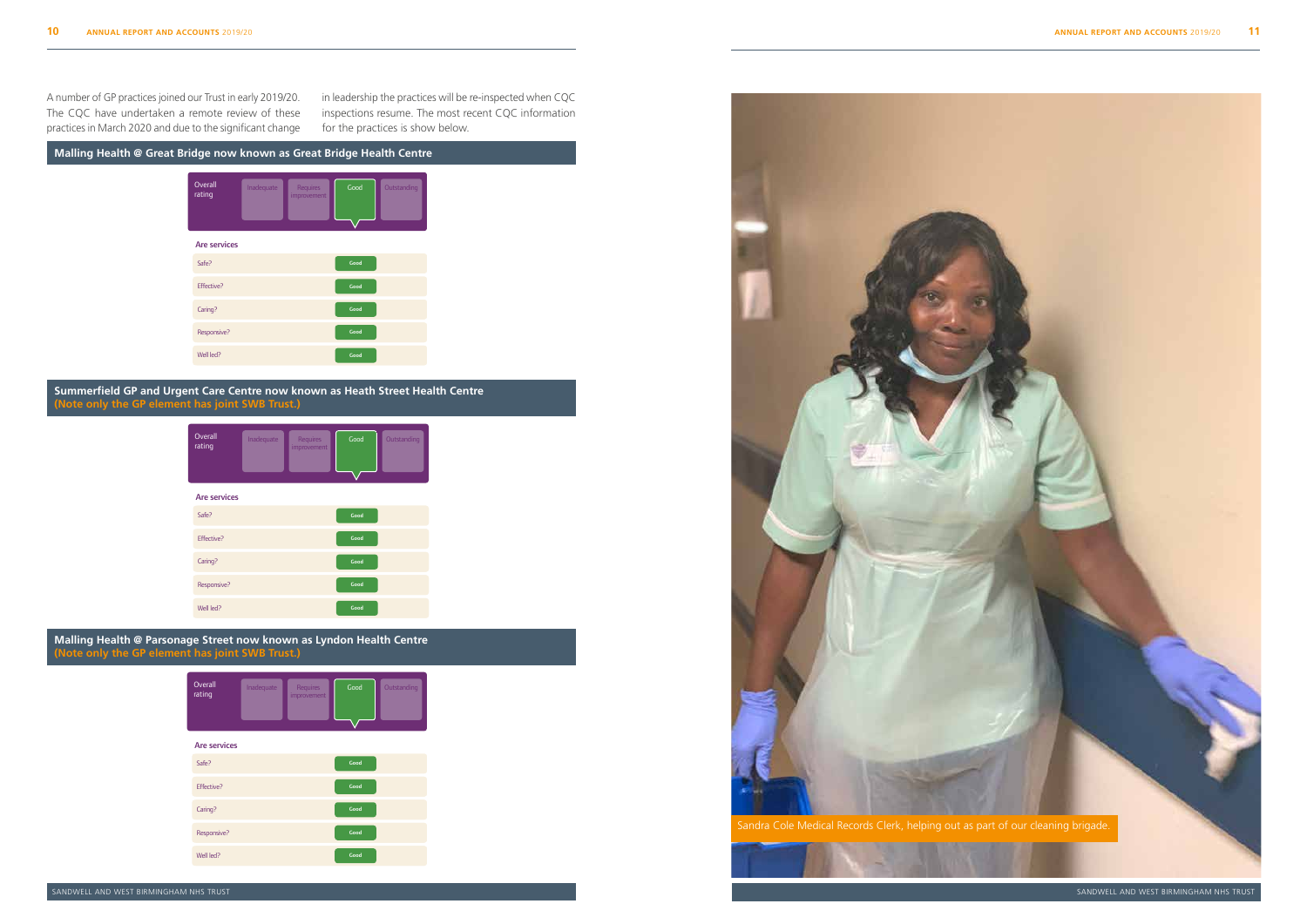SANDWELL AND WEST BIRMINGHAM NHS TRUST

#### **How we measure data quality**

We review our performance against external frameworks (primarily the NHS TDA Accountability framework 2014/15, CQC and Monitor's published Quality Governance Framework) as well as internal targets on a broad range of indicators published in our Integrated Quality & Performance Report (IQPR). The IQPR is published monthly to a number of senior committees (including the Quality and Safety Committee) as well as the Trust Board. Performance is managed through our group performance review programme.

We also audit the quality of clinical care we provide against a number of national standards that are published by external organisations for example National Institute for Clinical Excellence (NICE), National Confidential Enquiry into Patient Outcomes and Death (NCEPOD) and specialty specific bodies for example National Bowel Cancer Audit Programme (NBOCAP) and National Hip Fracture Database (NHFD).

#### **Data quality improvement approach**

The Trust has taken the following actions to improve data quality. We have implemented a performance indicator assessment process, the data quality kitemark, which provides assurance on underlying data quality published in the Integrated Quality Performance Report (IQPR).

Each indicator is assessed against seven data quality domains to provide an overall data quality assurance rating, which is included in the IQPR. We have an annual audit data quality improvement plan in place to ensure that the quality of our performance information continues to improve. Our audit plan is a rolling programme covering all performance and quality indicators. We have established a Data Quality Committee whose scope is to identify and implement data quality improvements and address data quality issues as they are found and monitor their improvement to a compliance standard. Each group is represented by a data quality lead.

The Trust's SUS (Secondary Users System) data quality is benchmarked monthly against others via the HSCIC SUS Data Quality Dashboards which are used to monitor compliance with mandatory fields and commissioning sets.

#### **Hospital Episode statistics**

The Trust submitted records during April 2019 – January 2020 to the Secondary Uses service for inclusion in the Hospital Episode Statistics which are included in the latest published data.

The percentage of records in the published data;

- which included the patient's valid NHS number was 97.11 per cent for admitted patient care; 99.60 per cent for out-patient care; and 91.74 per cent for accident and emergency care.
- which included the patient's valid General Medical Practice Code was 99.9 per cent for admitted patientcare; 99.7 per cent for outpatient care; and 98.5 per cent for accident and emergency care.

#### **Services provided/subcontracted**

During 2019/20 we provided and/or subcontracted 43 NHS services. We have reviewed all the data available on the quality of the care in these services. Where we have subcontracted any activity, it would only be to a provider who, like us, was registered with the Care Quality Commission (CQC) but has no conditions attached to that registration. Contracts between the Trust and the subcontracted providers require that the same high standards of care are given when giving care on our behalf. The health benefit and activity data undergo the same level of scrutiny as that delivered in the Trust. The Income generated by the NHS services reviewed in 2019/20 represents 100 per cent of the total income generated from the provision of NHS services by the Trust.

#### **Commissioning for Quality and Innovation (CQUINs)**

A proportion of SWBH income in 2019/20 was conditional on achieving quality improvement and innovation goals agreed between SWB and any person or body they entered into a contract, agreement or arrangement with for the provision of relevant health services, through the Commissioning for Quality and Innovation payment framework.

Further details of the agreed goals for 2019/20 and for the following 12 month period are available electronically at www.swbh.nhs.uk/our-performance/

#### **Seven day hospital services**

The seven day hospital services programme was developed to support acute providers to deliver high quality care and improve patient outcomes on a seven day basis for patients admitted to hospital as an emergency admission.

There are 10 standards. Four of these standards (shown below) are priority standards to ensure patients have access to consultant directed care, diagnostics and clinical interventions seven days a week:

|                            | <b>Definition</b>                                                                                                                                                                                                                                                                                                            | <b>SWB Performance</b>               |
|----------------------------|------------------------------------------------------------------------------------------------------------------------------------------------------------------------------------------------------------------------------------------------------------------------------------------------------------------------------|--------------------------------------|
| <b>Clinical Standard 2</b> | All emergency admissions must be seen and have a thorough clinical<br>assessment by a suitable consultant as soon as possible but at the<br>latest within 14 hours from the time of admission to hospital.                                                                                                                   | Weekday = $87%$<br>Weekend = $80\%$  |
| <b>Clinical Standard 5</b> | The availability of six consultant-directed diagnostic tests for patients 100%<br>to clinically appropriate timescales, which is within one hour for<br>critical patients, 12 hours for urgent patients and 24 hours for non-<br>urgent patients.                                                                            |                                      |
| <b>Clinical Standard 6</b> | Timely 24-hour access seven days a week to nine consultant-directed 100%<br>interventions.                                                                                                                                                                                                                                   |                                      |
| <b>Clinical Standard 8</b> | Ongoing consultant-directed reviews received by patients admitted in an<br>emergency once they have had their initial consultant assessment. The<br>standard aims to ensure that all patient cohorts receive an appropriate<br>number and level of reviews from consultants depending on the<br>severity of their condition. | Weekday = $79\%$<br>Weekend = $90\%$ |

We are not yet meeting the compliance target of 90% for standard 2 and standard 8. There has been a significant amount of development work which will positively impact on 7 day service standard compliance going forward which includes:

- Introducing acute medical staff at weekends (historically GIM consultants only covered the acute medical assessment unit).
- Surgical ambulatory care unit avoiding admissions.
- Introduction (in progress) of MRI 7 day services for inpatients.
- Progression on an ambitious radiology request to result project which will deliver a maximum 24 hour turn around by end Q2, exceeding the national standards.
- Implementation of our 48 hour post discharge follow up for all patients at risk of readmission by community services has been implemented seven days a week to support patients adapting and resolve any discharge issues at the outset.
- Reconfiguration projects are underway for paediatrics and respiratory services. They have been consolidated to a single site which will strengthen clinical pathways and initial asessment compliance.
- Our electronic patient record went live in September 2019, which will improve documentation clarity and reporting.
- Development of a draft seven day dashboard to inform further improvement opportunity.

## **Speaking Up**

We have a strong track record in encouraging people to Speak Up. There are a range of ways that colleagues can do this including talking to their manager, contacting a trade union representative, raising an incident, writing to our Heartbeat letters page, ringing Safecall which is our external confidential whistleblowing reporting line, or getting help from one of our Freedom to Speak Up Guardians (FTSU).

We held two Speak Up days in 2019/20 to remind everyone about the many different ways to raise concerns, to meet our Freedom to Speak Up Guardians and other leaders and discuss what was on their mind. At our April Speak Up day, we launched a short survey to gather feedback on creating a speak up culture, whilst in September the theme was the newly launched 'Managers Code of Conduct'.

In encouraging colleagues to raise their issues be it through our Speak Up events, posters, the CEO's Friday Message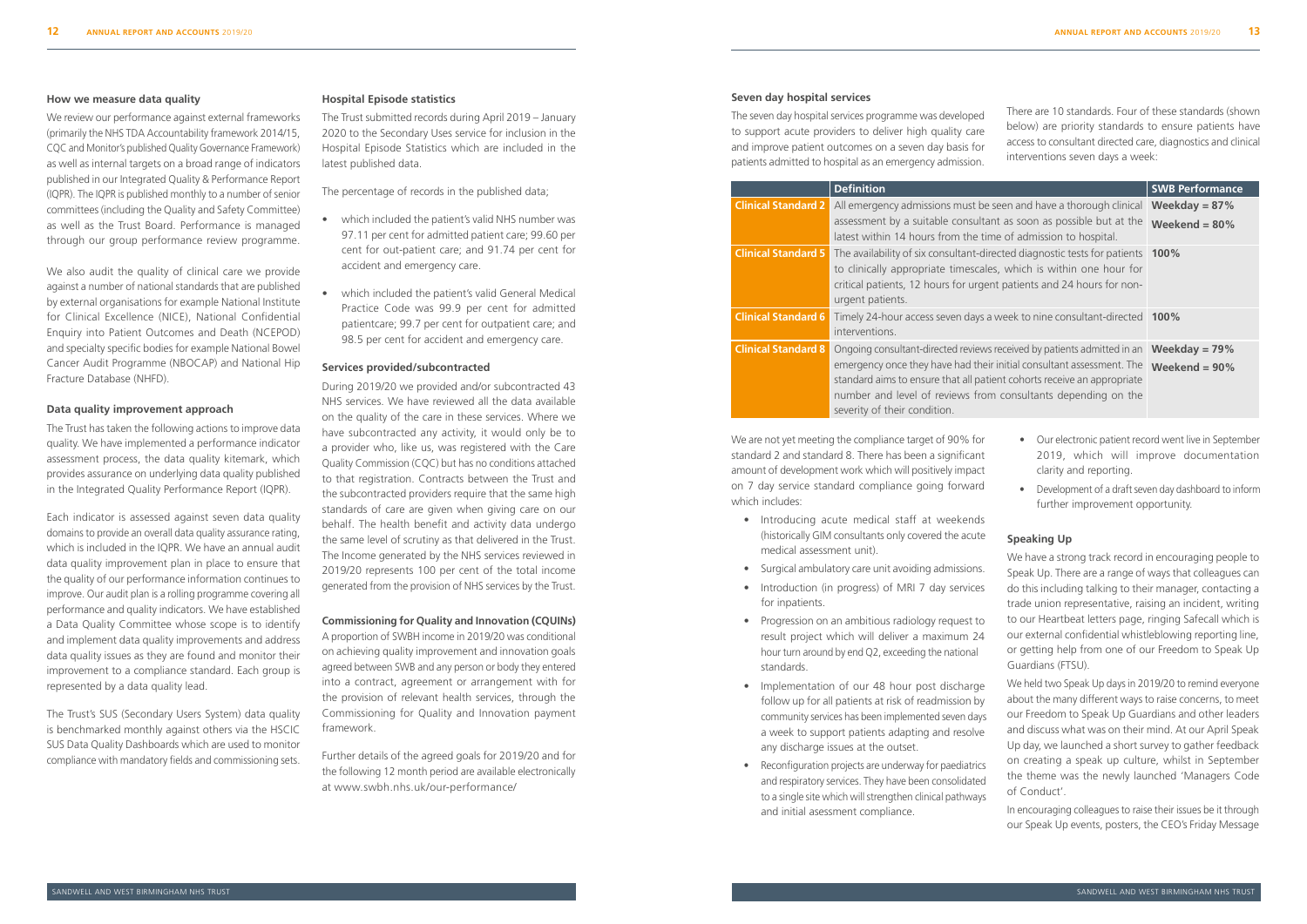or the FTSU guardians, everyone is made aware that they will be praised for doing so and not disadvantaged. Feedback is provided to colleagues who speak up and we started to strengthen our processes during 2019/20 to check that this happens consistently and well.

The ways to speak up already mentioned also apply if colleagues have concerns relating to patient safety or feel they are being bullied or harassed. Approaching their line manager or a senior manager is encouraged so that they can investigate the concerns and ensure the required action is taken. At any point someone who has such concerns can, if they wish, directly approach the chief executive or our designated non-executive director for such matters. Contact in this way is welcomed by them.

#### **Rota gaps**

In order to monitor our rota gaps we maintain a monthly record of current vacancies for both training and nontraining grades. This is reviewed monthly and active measures are taken to try to recruit to all trainee vacancies. Junior Specialist Doctor (JSD) posts have been established since August 2017, and are used to replace gaps in our rotas and also create new posts where additional service needs have been identified. We currently have 79 of these posts.

In additional to conventional routes, we have used alternative methods for recruitment including using external companies where needs were high and undertaking skype interviews. We have been successful in recruiting new doctors to the UK and trainees wishing to do interim years eg 'Foundation Year 3'. We have also increased the numbers of certificates of sponsorship through the Home Office.

Educational development in addition to NHS exposure has been valued by our doctors over the last 18 months with some continuing in post and others moving on to training positions within the NHS. Work is in place to make Sandwell and West Birmingham NHS Trust a popular place to work and therefore aid recruitment with all posts being reviewed to see if other activities can be introduced in to their job specification eg teaching, again to make each post more attractive.

#### **NHS Staff Surveys - Encouraging advocacy**

The NHS Staff Survey provides an opportunity for organisations to survey their staff in a consistent and systematic way. This makes it possible to build up a picture of staff experience and, with care, to compare and monitor change over time and to identify variations between different staff groups. Obtaining feedback from staff, and taking account of their views and priorities, is vital for driving real service improvements in the NHS. The results are primarily intended for use by organisations to help them review and improve their staff experience so that their staff can provide better patient care. The Care Quality Commission use the results from the survey to monitor ongoing compliance with essential standards of quality and safety. The survey will also support accountability of the Secretary of State for Health to Parliament for delivery of the NHS Constitution.

Every three months a quarter of the organisation are asked to feedback on our services via the NHS staff friends and family test and our 2019 results are shown below.

|                                                                                                                                                                                           | 2018               | <b>2019 Survey Results</b> |                                                 |
|-------------------------------------------------------------------------------------------------------------------------------------------------------------------------------------------|--------------------|----------------------------|-------------------------------------------------|
| <b>NHS Staff Surveys</b>                                                                                                                                                                  | <b>SWB</b><br>2018 | <b>SWB</b><br>2019         | <b>National</b><br>Average<br>(Median<br>score) |
| Staff who would recommend the Trust as a provider of care to their<br>family and friends - Performance is based on staff who agreed or<br>strongly agreed as part of the NHS Staff Survey | 60.2%              | 61.9%                      | 71.0%                                           |
| Staff who would recommend our organisation as a place to work                                                                                                                             | 55.7%              | 57.0%                      | 64.0%                                           |

*Data Source: National NHS Staff Survey Co-ordination Centre.* 

*The Trust considers that this data is as described for the following reasons: It is the latest available on the NHS Digital website.*

## This feedback is encouraging as we continue to implement our engagement strategy to ensure colleagues have an opportunity to feedback and raise concerns. Mechanisms such as organisation-wide Speak Up days allow colleagues to meet our Freedom to Speak Up Guardians and learn of ways they can raise a concern.

We have introduced a new quarterly weconnect survey which enables us to have a more in depth look at engagement within the organisation. The first survey was launched in November 2018 to a quarter of the organisation and saw response rates of over 30 per cent (higher than any other survey in recent years). Teams within the samples have now developed action plans from the findings.

As part of the weconnect engagement programme, 15 teams have been selected to be part of our pioneer engagement teams. This new programme is about supporting teams so that they can go from being good to being a great team. Teams will embark on a six month journey which will include dedicated support from specially trained colleagues to ensure they achieve their engagement goals. We also continue to raise awareness of our employee well-being and staff benefits offer.

It is hoped that these initiatives will have a continued positive impact on future NHS staff friends and family tests.

## **Data security and protection toolkit (DSPT) attainment levels**

The Data Security and Protection Toolkit includes 10 mandatory standards which comprise 179 evidence items (116 mandatory and 63 non mandatory) an overall increase of 30 evidence items on the 2018/19 Data Security and Protection Toolkit. Due to the COVID-19 pandemic, NHSX has moved the final submission date for the Data Security and Protection Toolkit to September 2020.

As at 31 March 2020 we are compliant across 88% of the mandatory standards and 17% of the non mandatory standards for the 2019/20 toolkit and are well on the way to achieving the remaining mandatory standards by September 2020.

#### **General Data Protection Regulation**

Work continues to ensure that data protection obligations are implemented and monitored for all processing activities across the Trust. Particular focus continues to be on ensuring that all proposed new, or changes to existing processing activities are fully reviewed for compliance prior to implementation, and appropriate action is taken to ensure that standards continue to be met.

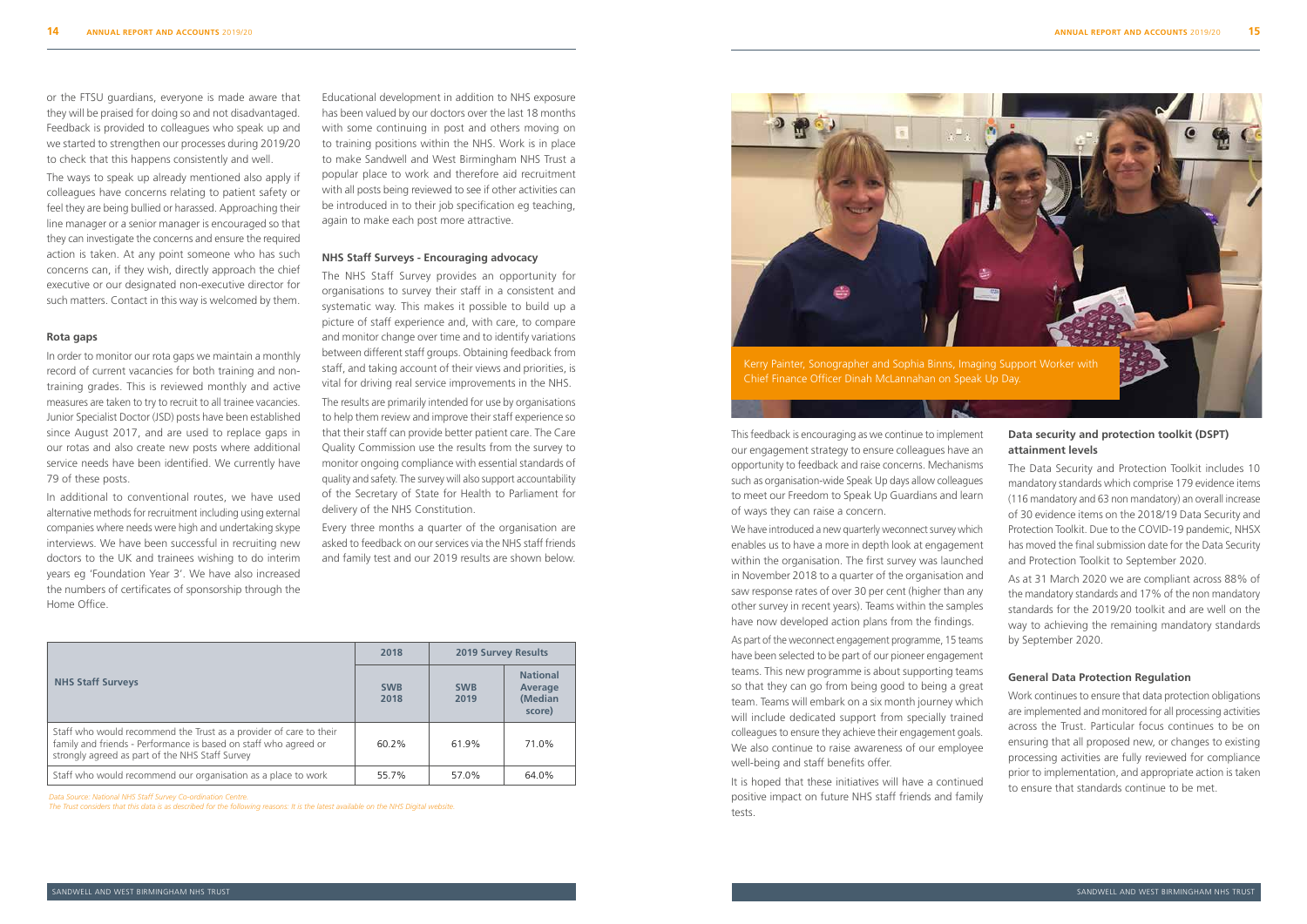#### **Incident reporting**

A positive safety culture remains essential for the delivery of high quality care. The Trust continues to submit its incident data to the National Reporting and Learning System (NRLS) which is publically available and provides

Incidents are generally categorised into clinical (patient safety) and non-clinical and then further categorised dependent upon their causative factor. Serious incidents continue to be reported to the CCG.

The Trust intends to take the following actions to improve the quality of its services by ensuring that all incidents are reported on and managed in a timely way which should see an improved position over the next two NRLS reporting periods. Patient safety incidents resulting in

| Date    |                            | Average<br>rate of<br>reporting<br>per 1000<br>bed days | <b>Best</b><br>reporter/<br>1000 bed<br>days | <b>Worst</b><br>reporter/<br>1000 bed<br>days | Number of<br>incidents<br>resulting<br>in severe<br>harm | Per centage<br>of incidents<br>resulting<br>in severe<br>harm | Number of<br>incidents<br>resulting in<br>death | Per centage<br>of incidents<br>resulting in<br>death |
|---------|----------------------------|---------------------------------------------------------|----------------------------------------------|-----------------------------------------------|----------------------------------------------------------|---------------------------------------------------------------|-------------------------------------------------|------------------------------------------------------|
| 2017/18 | Apr 17 to<br>Sept 17       | 47.98                                                   | 111.69                                       | 23.47                                         | $\overline{2}$                                           | 0.0                                                           |                                                 | 0.0                                                  |
|         | Oct 17 to<br><b>Mar 18</b> | 34.61                                                   | 124                                          | 24.19                                         | 3                                                        | 0.07                                                          |                                                 | 0.02                                                 |
| 2018/19 | Apr 18 to<br>Sept 18       | 34.3                                                    | 107.4                                        | 13.1                                          | $\overline{7}$                                           | 0.2                                                           |                                                 | 0.0                                                  |
|         | Oct 18 to<br><b>Mar 19</b> | 53.8                                                    | 95.9                                         | 16.9                                          | 13                                                       | 0.22                                                          | 3                                               | 0.05                                                 |
| 2019/20 | Apr 17 to<br>Sep 19        | 51.2                                                    | 103.8                                        | 26.3                                          | 8                                                        | 0.1                                                           | $\mathbf 0$                                     | $\overline{\phantom{a}}$                             |

| 2019/20                               | Apr | May | Jun | Jul | Aug | <b>Sep</b> | Oct | <b>Nov</b> | Dec | Jan                           | Feb | Mar |
|---------------------------------------|-----|-----|-----|-----|-----|------------|-----|------------|-----|-------------------------------|-----|-----|
| No of SIs<br>(by date reported as SI) |     | ◡   | ٮ   |     |     | ∸          |     | ٮ          |     | $\overline{\phantom{0}}$<br>∼ | ∸   |     |



comparative data with like-sized trusts. This data shows that since the same period the year before, we have had an increase in incidents report per 1000 bed days.

moderate harm or above that do not meet external reporting criteria are investigated at clinical group or corporate directorate level.

The number of serious incidents reported in 2019/20 is shown in the following table. This does not include pressure ulcers, fractures from falls, ward closures, some infection control issues, personal data, IT or health and safety incidents.

 $B - 1$ 

The Trust considers that this data is as described for the following reasons: It is consistent with incident data submitted to the National Reporting and Learning *System (NRLS).*

#### **Never events**

During 2019/20 three never events were reported. A never event is a serious untoward incident that has either caused or has the potential to cause serious harm that should never happen if robust controls are in place to prevent them from happening.

| <b>Speciality</b>                       | Type of<br><b>Never</b><br>Event | <b>Root Cause</b>                                                                                                                                                                                                                                                                                                                         | <b>Changes Made</b>                                                                                                                                                                                                                                                                                                                                                                                                                                                                  |
|-----------------------------------------|----------------------------------|-------------------------------------------------------------------------------------------------------------------------------------------------------------------------------------------------------------------------------------------------------------------------------------------------------------------------------------------|--------------------------------------------------------------------------------------------------------------------------------------------------------------------------------------------------------------------------------------------------------------------------------------------------------------------------------------------------------------------------------------------------------------------------------------------------------------------------------------|
| <b>General Surgery</b>                  | Wrong site<br>Surgery            | Failure to document the<br>exact location of the<br>sinus to be operated on:<br>Consent form, ORMIS<br>(operation management<br>system) or pre-operative<br>checks with patient.                                                                                                                                                          | The Safety Policy for invasive procedures<br>and interventions is being reviewed and will<br>now include sequential steps for procedural<br>verification and site marking prior surgery.                                                                                                                                                                                                                                                                                             |
| Ophthalmology                           | Retained<br>Foreign<br>Object    | Failure to perform an<br>accurate swab and<br>sharps count at the<br>end of the procedure,<br>because of inadvertent<br>loss of situational<br>awareness by the<br>surgeon and scrub<br>team. This led to the<br>mistaken belief that all<br>instruments have been<br>taken out of the eye<br>and the final closing<br>count was correct. | To reinforce the importance of accurate<br>counting an audit of adherence to surgical<br>instrument counting and checks to be<br>undertaken across all 4 theatres at BMEC<br>and carrying out audits on the quality of<br>the various components of the WHO check<br>within theatres.<br>The trust swab policy is also being reviewed<br>and updated.                                                                                                                                |
| <b>Women and</b><br><b>Child Health</b> | Retained<br>Foreign<br>Object    | Failure to maintain swab<br>counts correctly.                                                                                                                                                                                                                                                                                             | Ensure presence of training systems to<br>monitor and support staff training, and<br>follow the swab counting process and policy<br>in a robust manner. A new trainer is now in<br>place to provide support across three sites<br>and this will be monitored on a monthly<br>basis through audits.<br>In addition we recommend that all<br>gynaecology operations conclude with<br>a visual inspection of the vagina, by the<br>surgeon in charge and again this will be<br>audited. |

### **Never events reported in 2019/20**

Falls Champion and senior sister Dorothea Sekhonyana, with falls prevention specialist nurse Mary Parker and senior ward sister Lady Ann Ordona, who have worked hard in preventing falls on McCarthy ward at Rowley Regis Hospital.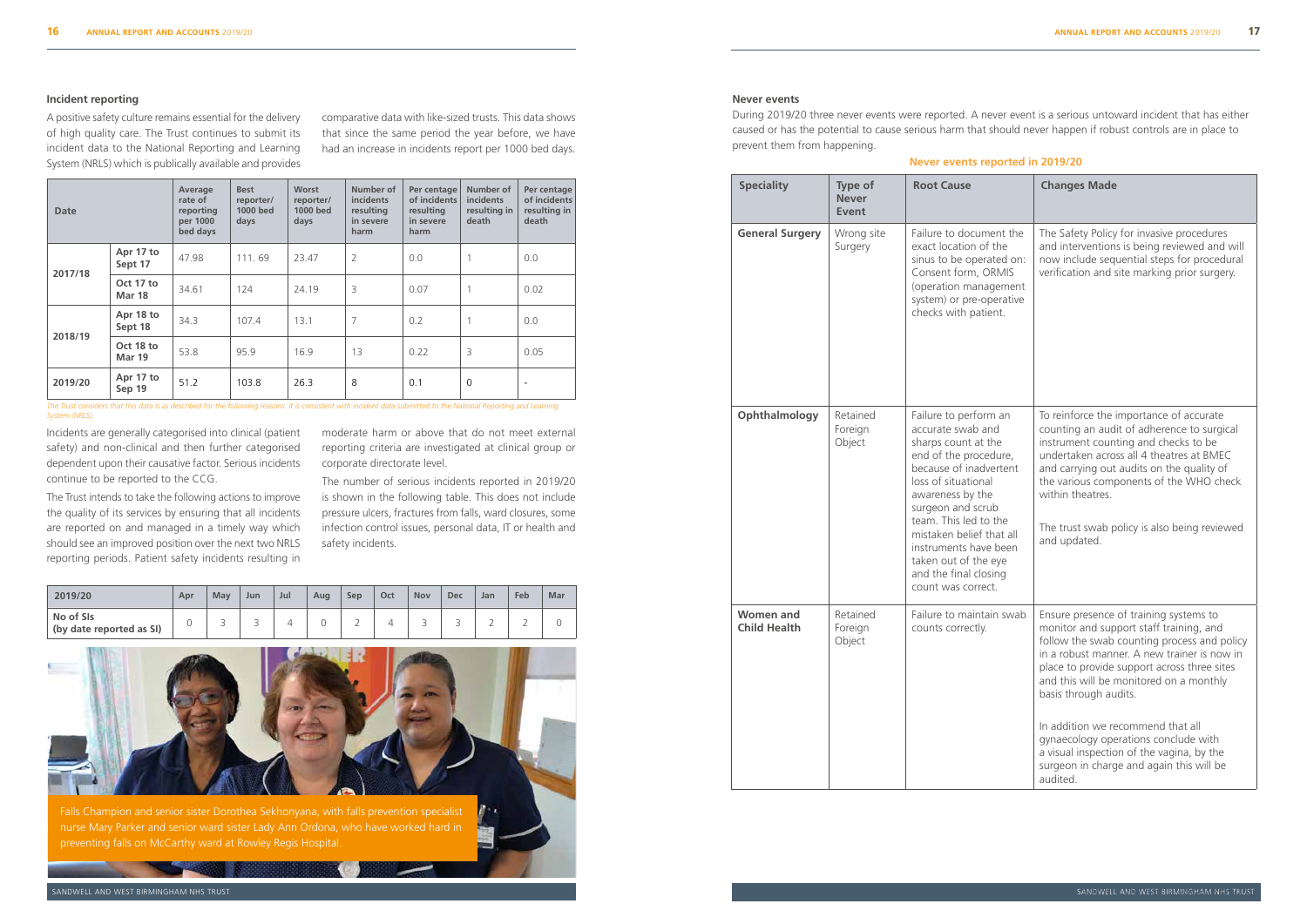#### **Responsiveness to personal needs of patients**

This indicator measures hospitals' responsiveness to inpatients' personal needs based on a selection of five questions from the National Inpatient Survey. Each question describes a different element of the overarching theme, "responsiveness to patients' personal needs". The survey

You can see that following the implementation of Unity, our electronic patient record system there was a drop in performance towards the end of September and into October. We saw this slowly improve as understanding Intial to patient flow.<br>and learning on the new system took effect. We have gradually seen the performance improve as new recruits embedded and we delivered against our emergency department improvement plan. As these plans fully embed and as the real time data, that is being developed where the support this programme. The currently, becomes visible to all staff we aim to improve our performance in 1920/21 by over 10%. In addition to noise reductions we have also looked at other and coming on the new system took enect. The individually reduction to noise reductions we have also looked at other and and our buildings. A current our buildin

is completed by a random sample of patients aged 16 years and over who have been discharged from an acute or specialist trust, with at least one overnight stay.

An average weighted score (by age and sex) is calculated for each of the questions and trust scores are calculated from a simple average of the question scores.

#### **Emergency four hour waits**

In line with the national standard we aim to ensure that 95% of patients will wait for no more than 4 hours within our Emergency Departments (ED). In 2019/20 on average we achieved 76.8%

|                                                                                                  | 2017/18               |                       | 2018/19                    |                                |                        |
|--------------------------------------------------------------------------------------------------|-----------------------|-----------------------|----------------------------|--------------------------------|------------------------|
| Responsiveness to inpatients personal needs                                                      | <b>SWB</b><br>2017/18 | <b>SWB</b><br>2018/19 | <b>National</b><br>Average | <b>Highest</b><br><b>Trust</b> | Lowest<br><b>Trust</b> |
| The trust's responsiveness to the personal needs of its<br>patients during the reporting period. | 61.6                  | 609                   | 67.2                       | 85.0                           | 58.9                   |

*The Trust considers that this data is as described for the following reasons: It is the latest available on the NHS Digital website.*

To support the continuous improvement of our patients experience we have explored how to support our inpatients getting a good night's sleep. This has involved looking at the levels of noise on the wards and reducing the level with techniques such as reducing the volume of ward telephones and door entry systems, introduction of quiet closing bins throughout the trust, proactive maintenance of door hinges and handles to prevent 'squeaks' and reduction of patient movement after 22:00 hours unless it is essential to patient flow.

y addaily seen the product product product techniques and tools to aid getting a good night's sleep including reduction in brightness of lights both inside and outside our buildings. A curtain replacement programme **Emergency four hour waits** has also been delivered to support this programme.<br>In line with the national staff we aim to in

#### **Patient Reported Outcome Measures (PROMs**

PROMs assess the quality of care delivered to NHS patients from the patient perspective. Currently these cover two clinical procedures, knee and hip replacement surgery, where the health gains following surgical treatment is measured using pre and post-operative surveys. The Health and Social Care Information Centre publish PROMs national-level headline data every month with

additional organisation level data made available each quarter. Data is provisional until a final annual publication is released each year.

The tables below shows the percentage of patients reporting an improvement in their health status following the procedure and the average adjusted health gain achieved compared against the average for England.

| <b>Patient Reported Outcome Measures (PROMs)</b> |                           |                                                                              |                                                                              |                           |                                                                    |            |                                                                               |                           |  |
|--------------------------------------------------|---------------------------|------------------------------------------------------------------------------|------------------------------------------------------------------------------|---------------------------|--------------------------------------------------------------------|------------|-------------------------------------------------------------------------------|---------------------------|--|
|                                                  |                           | <b>Health Status Questionnaire</b><br>Per centage improving                  |                                                                              |                           |                                                                    |            |                                                                               |                           |  |
|                                                  |                           |                                                                              | <b>Finalised data for</b><br>April 17- March 18<br>(Published February 2019) |                           |                                                                    |            | <b>Finalised data for</b><br>April 18 - March 19<br>(Published February 2020) |                           |  |
|                                                  | <b>National</b>           |                                                                              | <b>SWB</b>                                                                   |                           | <b>National</b>                                                    |            |                                                                               | <b>SWB</b>                |  |
| Hip replacement                                  | 90.0%                     |                                                                              | 91.0%                                                                        |                           | 90.1%                                                              |            | 89.4%                                                                         |                           |  |
| Knee replacement                                 | 82.6%                     |                                                                              | 81.9%                                                                        |                           | 82.6%<br>80.9%                                                     |            |                                                                               |                           |  |
|                                                  |                           |                                                                              |                                                                              |                           | <b>Health Status Questionnaire</b><br>Average adjusted health gain |            |                                                                               |                           |  |
|                                                  |                           | <b>Finalised data for</b><br>April 17- March 18<br>(Published February 2019) |                                                                              |                           |                                                                    |            | <b>Finalised data for</b><br>April 18- March 19<br>(Published February 2020)  |                           |  |
|                                                  | <b>National</b>           | <b>SWB</b>                                                                   | <b>Highest</b><br><b>National</b>                                            | Lowest<br><b>National</b> | <b>National</b>                                                    | <b>SWB</b> | <b>Highest</b><br><b>National</b>                                             | Lowest<br><b>National</b> |  |
| Hip replacement                                  | 0.458                     | 0416                                                                         | 0.549                                                                        | 0.357                     | 0.457                                                              | 0.459      | 0.546                                                                         | 0.348                     |  |
| Knee replacement                                 | 0.337                     | 0.405<br>0.253<br>0.323<br>0.337                                             |                                                                              |                           |                                                                    | 0.325      | 0.406                                                                         | 0.262                     |  |
| SWB below England average                        | SWB above England average |                                                                              |                                                                              |                           |                                                                    |            |                                                                               |                           |  |

*The Trust considers that this data is as described for the following reasons: It is the latest available on the NHS Digital website and SWBH data is consistent with trust reported data.*

**Patients waiting 4 hours or less in Emergency Departments (Higher is better – target 95%)** improve our position.



#### **Harm Free Care**

We continue to undertake monthly prevalence audits looking at four harms – pressure ulcers, falls; catheter



related UTIs and DVT- We review harms via the incident reporting framework with lessons learned shared locally and across the organisation.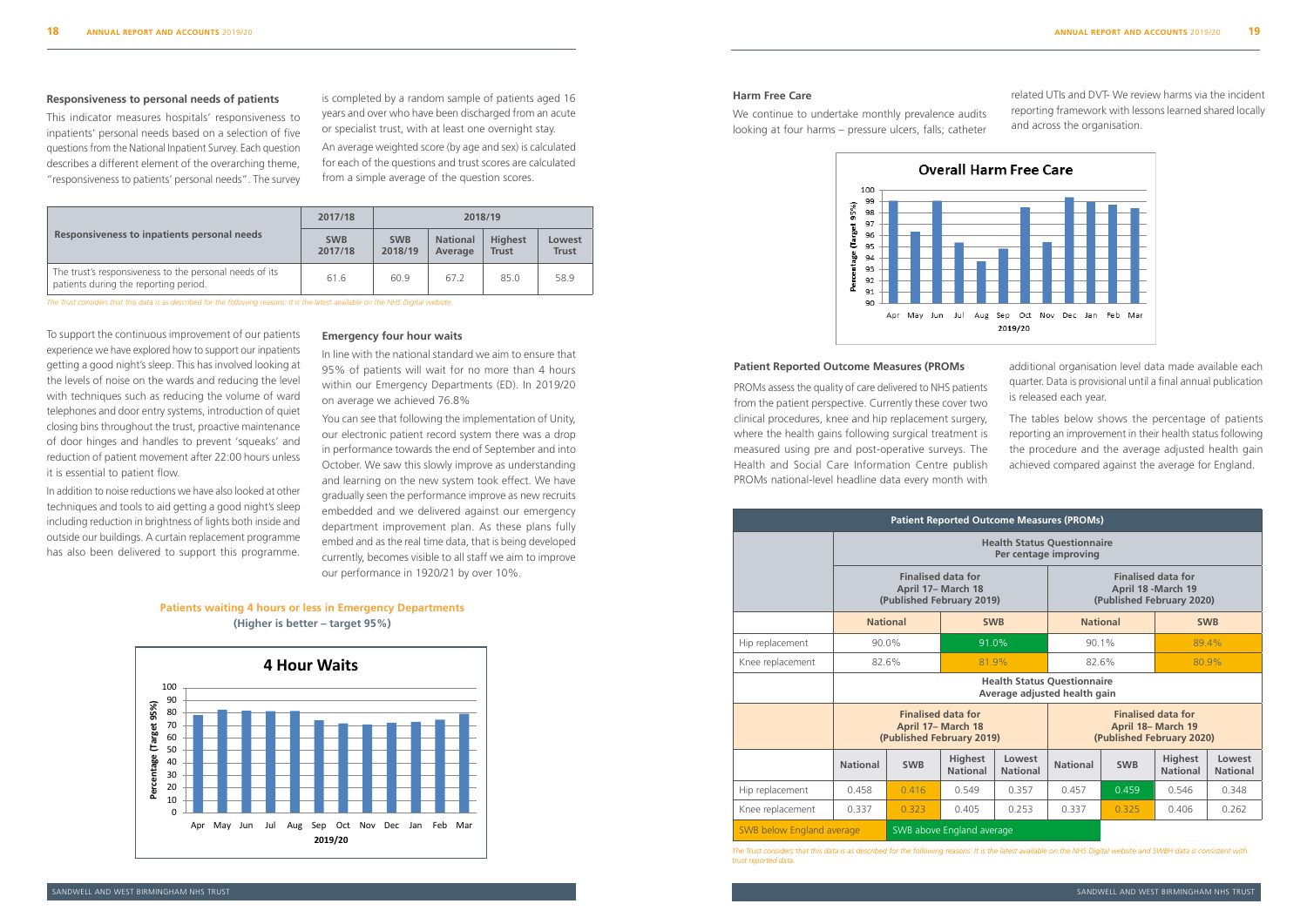## **How we performed in 2019/20 against our Key Performance Indicator (KPI) standards**

### **Access Metrics**

#### **Outcome Metrics**

| <b>Access Metrics</b>                                                                                               | <b>Measure</b> | <b>Target</b>     | 2018/19<br>positon | 2019/20<br>positon | <b>Comments</b>       |
|---------------------------------------------------------------------------------------------------------------------|----------------|-------------------|--------------------|--------------------|-----------------------|
| Cancer - 2 week GP referral to first out patient                                                                    | $\frac{0}{0}$  | $=$ >93           | 97.0               | 97.1               | Full Year             |
| Cancer - 2 week GP referral to first outpatient<br>(breast symptoms)                                                | $\frac{0}{0}$  | $= > 93.0$        | 96.5               | 97.3               | Full Year             |
| Cancer - 31 day diagnosis to treatment all cancers                                                                  | $\frac{0}{0}$  | $=$ >96           | 97.8               | 96.9               | Full Year             |
| Cancer - 62 day wait for first treatment from urgent GP<br>referral for suspected cancer (Excluding Rare Cancer)    | $\frac{0}{0}$  | $= > 85$          | 86.5               | 85.7               | Full Year             |
| Cancer - 62 day wait for first treatment from<br>urgent GP referral for suspected cancer (Including<br>Rare Cancer) | $\frac{0}{0}$  | $= > 85$          | 86.5               | 85.8               | Full Year             |
| Cancer - 62 day wait for first treatment from NHS<br>Cancer Screening Service referral                              | $\frac{0}{0}$  | $= > 90$          | 93.9               | 95.4               | Full Year             |
| Emergency Care - 4 hour waits                                                                                       | $\%$           | $=$ >95           | 81.5               | 76.8               | Full Year             |
| Referral to treatment time - incomplete pathway<br>< 18 weeks                                                       | $\%$           | $=$ >92           | 93.0               | 91.4               | Full Year             |
| Acute Diagnostic waits < 6 weeks                                                                                    | $\%$           | < 1.0             | 2.0                | 1.8                | Full Year             |
| <b>Outcome Metrics</b>                                                                                              |                |                   |                    |                    |                       |
| C Diff                                                                                                              | <b>No</b>      | $<$ 41            | 15                 | 35                 | Full Year             |
| MRSA Bacteraemia                                                                                                    | <b>No</b>      | $\theta$          | 1                  | $\overline{2}$     | Full Year             |
| <b>Never Events</b>                                                                                                 | <b>No</b>      | $\overline{0}$    | 3                  | 3                  | Full Year             |
| WHO Safer Surgery Checklist 3 sections (% patients<br>where all sections complete. Main theatres only)              | $\frac{0}{0}$  | $\Rightarrow 100$ | 99.9               | 99.8               | Full Year             |
| VTE Risk assessments (adult IP)                                                                                     | $\frac{0}{0}$  | $=$ >95           | 94.8               | 95.8               | Full Year             |
| <b>Clinical Quality and Outcomes</b>                                                                                |                |                   |                    |                    |                       |
| Stroke care - patients who spend more than 90%<br>stay on Stroke Unit                                               | $\frac{0}{0}$  | $= > 90$          | 93.7               | 90.8               | Up to end<br>Feb 2020 |
| Stroke care - Patients admitted to an Acute Stroke<br>Unit within 4 hours                                           | $\frac{0}{0}$  | $= > 80$          | 66.7               | 59.4               | Up to end<br>Feb 2020 |
| Stroke care – patients receiving a CT scan within 1<br>hour of presentation                                         | $\frac{0}{0}$  | $=$ 50            | 71.5               | 70.7               | Up to end<br>Feb 2020 |
| Stroke care - Admission to Thrombolysis Time (%<br>within 60 minutes)                                               | $\frac{0}{0}$  | $= > 85$          | 75.9               | 71.9               | Up to end<br>Feb 2020 |
| TIA (High Risk) Treatment within 24 hours of<br>presentation                                                        | $\%$           | $\Rightarrow 70$  | 98.5               | 82.6               | Up to end<br>Feb 2020 |
| TIA (Low Risk) Treatment within 7 days of<br>presentation                                                           | $\frac{0}{0}$  | $\approx$ 75      | 98.3               | 85.1               | Up to end<br>Feb 2020 |
| MRSA screening elective                                                                                             | $\%$           | $= > 85$          | 86.2               | 79.6               | Full Year             |
| MRSA screening non elective                                                                                         | $\frac{0}{0}$  | $=$ $>$ 85        | 85.4               | 78.2               | Full Year             |
| Hip Fractures - operation within 36 hours                                                                           | $\%$           | $= > 85$          | 81.6               | 75.7               | Full Year             |
| <b>Patient Experience</b>                                                                                           |                |                   |                    |                    |                       |
| Complaints received - formal and link                                                                               | <b>No</b>      | N/A               | 867                | 1003               | Full Year             |
| Coronary heart disease - primary angioplasty (<150 mins)                                                            | $\frac{0}{0}$  | $= > 80$          | 95.2               | 87.8               | Full Year             |
| Coronary heart disease - rapid access chest pain<br>(<2weeks)                                                       | $\%$           | $=$ >98           | 100.0              | 100.0              | Full Year             |

#### **Clinical Quality and Outcomes**

#### **Patient Experience**

The finalised data for 2018/19 shows that the reported outcome for the average adjusted health gain for hip replacements is marginally above the nationally average for England which is an improvement on the previous year, however knee replacements are marginally below when compared to the national average. There are areas for improvement however the trust is not an outlier against national data in any of the measures.

This information was presented to the Trust board in November 2019 as part of the quality plan and the Trust intends to take the following actions to improve.

- Preoperative THR / TKR PROMs questionnaires to be posted to patients at home with their admission letter for completion and return on day of surgery. An information leaflet accompanying explains the importance of completing the preoperative PROMs booklet is also posted to the patient. If the patient does not bring the completed booklet on the day of admission to the ward, they are asked to complete another one.
- To measure improvements in THR / TKR preoperative participation rates following introduction of new process of administration. There will be a minimum of 80% completion of preoperative PROMs booklets for patients undergoing THR / TKR surgery. Orthopaedics department has now instituted the booking team to send and sign that the questionnaire has been sent out to the patient. The ward sister will be responsible for ensuring the questionnaire is completed. A monitoring form has been introduced improving the pathway for both procedures on the ward.
- Trauma and Orthopaedics department to follow standard guidelines including PLCV guidance for joint replacement to ensure appropriateness of patients listed for surgery. Adherence to guidance will be audited to ensure appropriate patient selection.
- Ward staff to ensure that all TKR replacement patients are booked for their first physiotherapy appointment prior to discharge from the ward. All patients will receive a minimum of one physiotherapy appointment post TKR and will be offered an optional course of six weeks physiotherapy dependent on patient needs.
- Revision of patient information leaflets to ensure that they are clear and easy to understand so that patients are fully aware of the risks associated with hip and knee replacement surgery. Accompanying videos in fracture clinic out patient department (OPD) will be produced.
- Attendance at hip or knee club is mandatory for all joint replacement patients, but currently the time when patients attend is variable. Attendance will be standardised so that all patients attend the hip and knee club and are pre assessed no sooner than four- six weeks before surgery. This will ensure that there is clarity between journey and timeliness of pathway and patients will be part of the enhanced recovery programme.
- To introduce measures to ensure the early identification of wound infection. On discharge from the ward patients are given information on who to contact and how to arrange an urgent clinic appointment should they have any concerns that there is a potential infection developing.
- Introduction of arthroplasty nurse based on the ward to support enhanced recovery and patient outcomes.
- Electronic board in clinic for patient education on the importance of PROMS.
- Use clerk to contact patients prior to second booklet completion date (six months after surgery).
- Visit high performing peer hospital for improvement ideas.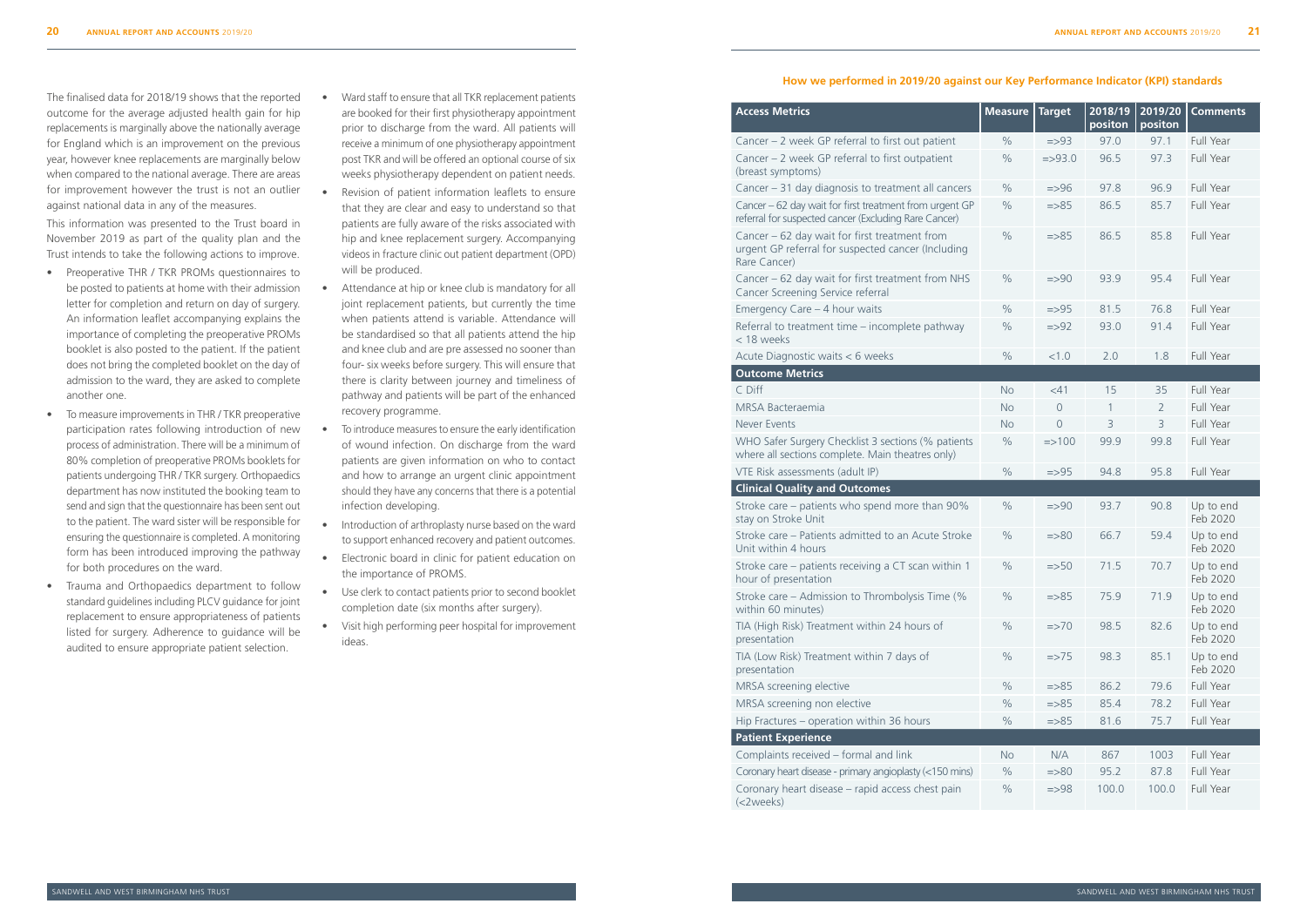#### **Venous thromboembolism (VTE)**

A Venous thrombo-embolism (VTE) is a blood clot that forms in a vein. A calf vein is the most common site for this to occur but occasionally pieces of the clot can break away and flow towards the lungs and become a pulmonary embolism (PE). The Department of Health requires all Trusts to assess patients who are admitted for their risk of having a VTE. This is to try and reduce

some of preventable deaths that occur following a VTE while in hospital.

We report our achievements for VTE against the national target (95%) and report this as a percentage. The calculation is based on the number of adults admitted to hospital as an inpatient and of that number, how many had a VTE assessment within 24 hours.

The Trust intends to take the following actions to improve the quality of its services

• Continuing to monitor compliance of VTE assessments on admission as part of the Trust's Safety Plan compliance.

- Continuing to monitor through our integrated performance report at our Quality and Safety Committee and reported to the Trust board monthly.
- Continuing to monitor centrally through the Medical Director's Office.

| <b>Venous thromboembolism (VTE)</b>                                           | 2018/19    |                | 2019/20    |                                   |                                |                        |  |
|-------------------------------------------------------------------------------|------------|----------------|------------|-----------------------------------|--------------------------------|------------------------|--|
| risk assessment<br>(National Target 95%)                                      | <b>SWB</b> |                | <b>SWB</b> | <b>National</b><br><b>Average</b> | <b>Highest</b><br><b>Trust</b> | Lowest<br><b>Trust</b> |  |
|                                                                               |            | Q <sub>1</sub> | 95.6%      | 95.6%                             | 100%                           | 69.8%                  |  |
| The percentage of patients who were<br>admitted to hospital and who were risk |            | Q <sub>2</sub> | 95.6%      | 95.5%                             | 100%                           | 71.7%                  |  |
| assessed for venous thromboembolism<br>during the reporting period.           | 94.8%      | Q3             | 96.1%      | 95.3%                             | 100%                           | 71.6%                  |  |
|                                                                               |            | Q4             | <b>TBC</b> | <b>TBC</b>                        | <b>TBC</b>                     | <b>TBC</b>             |  |

*The Trust considers that this data is as described for the following reasons: It is the latest available on the NHS Digital website and SWBH data is consistent with* 

## *trust reported data.*

#### **Infection prevention and control**

The Health and Social Care Act 2008 requires all Trusts to have clear arrangements for the effective prevention, detection and control of healthcare associated infection (HCAI). The Trust's nominated Director of Infection Prevention and Control (DIPC) is currently the Chief Nurse who has Board level responsibility and chairs the Infection Control Committee.

The reduction of healthcare associated infections (HCAIs), including clostridium difficile (C. difficile) and methicillin resistant staphylococcus aureus (MRSA) bacteraemia infections remains a priority and it is essential that we continue to do all we can to reduce the risk to our patients of acquiring a HCAI while they are in our care. Infections increase length of stay for patients and cause symptoms ranging from mild diarrhoea to life threatening complications. Working in partnership with health care professionals across the health economy, the Trust is committed to a zero tolerance ambition to eliminate all avoidable HCAIs.

*What we said we would do 2019/20* 

- Development of an audit program We have commenced an action audit program that was progressing well, this program of work has been paused due to the current pandemic however we continue to support clinical areas with maintaining infection prevention and control standards. Areas that have undergone an action audit have demonstrated improvements.
- Training All staff are now required to carry out annual infection prevention and control audits. Compliance is currently at 93%.
- Decontamination assurance framework There has been extensive work with regards to decontamination. We have been able to demonstrate a high level of compliance in several areas and work is ongoing.
- Review of hand hygiene processes We are in the process of a pilot study to look at an electronic solution to monitoring hand hygiene compliance. This work will continue when the Trusts returns to business as usual.
- Surveillance programme We continue to monitor alert organisms in line with national requirements.

| <b>Target for</b><br>2019/20                    | Agreed<br>target/rate<br>[year end] | <b>Trust rate</b> | <b>Compliant</b> | <b>Comments</b>                                                                                                                                                                     |
|-------------------------------------------------|-------------------------------------|-------------------|------------------|-------------------------------------------------------------------------------------------------------------------------------------------------------------------------------------|
| C.difficile<br>acquisition<br>toxin<br>positive | 41                                  | 35                | Yes              | The rate per 100,000 bed days (post 48<br>hours) of C.difficile infection reported<br>within the Trust amongst patients aged<br>two or over during the reporting period<br>is 16.06 |
| <b>MRSA</b>                                     | Zero tolerance                      |                   | <b>No</b>        | Unavoidable<br>Rate per 100,000 bed days (post 48<br>hours) 0.86                                                                                                                    |

*The Trust considers that this data is as described for the following reasons: It is the latest available on the NHS Digital website and is consistent with Trust reported data.*

#### **How did we perform in 2019/20?**

#### **What this means for our patients?**

We are providing safe and effective care that has a strong focus on preventing healthcare associated infection.

What we will do in 2020/2021

- Continue with the audit program.
- Regroup following the pandemic to ensure that there is learning and improvement.
- Strengthen further our decontamination processes.
- Maintain our surveillance of alert organisms.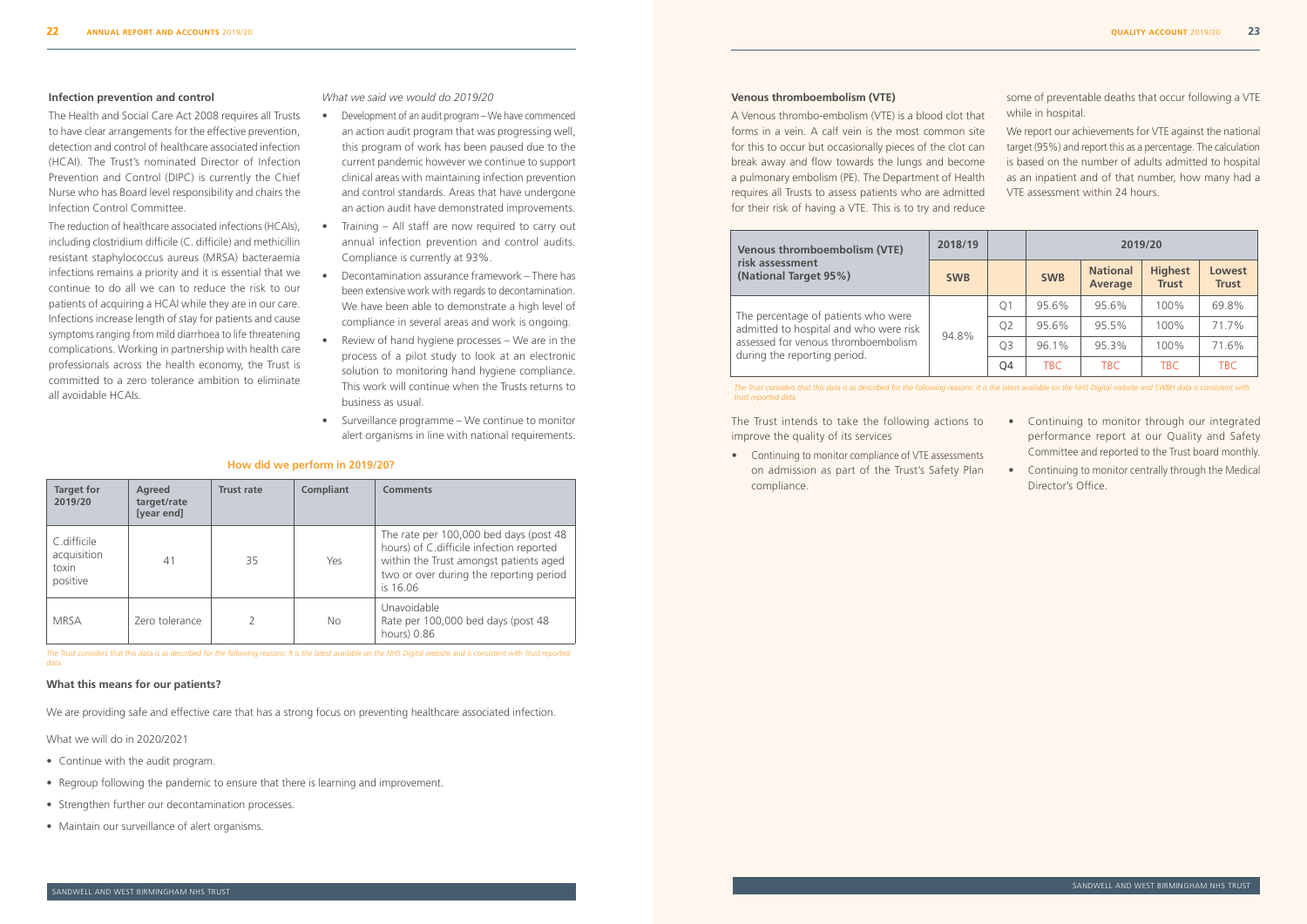#### **Safeguarding Children**

Safeguarding is embedded into practice across all disciplines and roles in Sandwell and West Birmingham NHS Trust (SWB) from our Chief Nurse, as the Executive Lead for Safeguarding through to our frontline staff. We have a dedicated team of specialist safeguarding professionals led by our Safeguarding Children Lead Nurse, who support our workforce through a programme of targeted training, advice, support and supervision.

As an organisation we are clear that safeguarding is integral to everything we do. We have a robust assurance and quality framework to ensure we are compliant with statutory requirements to safeguard and promote the well-being of children who may come into contact with the wide range of services we deliver across acute and community provision at all hospital sites. This has been enhanced by providing a daily duty nurse rota for advice and support calls.

We continue to work closely with both Sandwell and Birmingham Children's Trusts and have established positive relationships across all relevant agencies in Sandwell and Birmingham that support vulnerable children and families and continue to be active partners in multi-agency safeguarding arrangements with representation on aligned sub-group meetings across Sandwell and Birmingham.

We have worked closely with Unity (electronic patient record system) developers introduced in September 2019 to ensure that the Child Protection Information Sharing (CP-IS) Project is embedded within the system for our emergency departments (ED) and maternity services. Regular audit has demonstrated compliance with checking the Summary Care Record (SCR) for information to determine whether a child has a child protection plan in place, is a looked after child or a pregnant mother has an unborn child protection plan in place. Further work is needed to ensure Unity is developed to facilitate this information being automatically pulled into the record without practitioners needing to manually check the SCR.

Our ED Domestic Abuse Advocacy Partnership Project with Black Country Women's Aid continues to be a positive venture. In ED we have Independent Domestic Violence Advisors (IDVA) providing increased accessibility for victims to access specialist domestic violence and abuse support. NHS England are due

to release a four year plan for domestic abuse which supports the roll out of IDVAs across all NHS services which highlights how innovative SWB were in supporting the introduction of the project in 2015. We continue to receive part funding from Safer Sandwell Partnership with our Chief Executive and Chief Nurse supporting SWB funding for the remaining cost of the project. The longer term plan is to make the IDVA service substantive within SWB during the coming year. Data during 2019/20 has demonstrated that the service is reaching larger numbers of the pakistani and eastern european communities than community services do. During quarter 4, 48% of victims were unknown to Black Country Women's Aid Service. Evaluation of the project over the year has demonstrated positive outcomes for victims referred to the service with:

- 100% saying they now know where to go for support
- 94.44% felt less scared
- 77.77% felt better about their overall situation

Our domestic abuse nurse team continue to review cases where there has been a domestic abuse incident within Sandwell Multi-Agency Safeguarding Hub (MASH) to ensure both victims and children are safe. The team has worked with a number of key departments (e.g. sexual health, paediatric wards and occupational health) to raise awareness of domestic abuse and to promote the hospital as 'Domestic Abuse Aware'. To celebrate October Domestic Abuse Awareness Month the team arranged a conference to share key findings and learning which was well attended with a positive evaluation.

A significant amount of work has been undertaken during the year by the specialist midwife for mental health and well-being to embed the adding of an indicator to the SCR [H1] when women have had female genital mutilation (FGM) performed. Midwives will routinely ask all women if they have had FGM performed recording this in the record. Following delivery of a female child there is a compulsory question asking whether the indicator has been added to the female child's SCR [H2] to identify the child as being at risk of FGM. Quarterly audit has demonstrated an improving picture in compliance from the beginning of the year to 85% with a plan to increase this over 2020/21.

**Age 4 – 15 years**

| <b>SWB</b>           | <b>Number of Patients</b> | <b>Total Number of</b><br><b>Readmissions</b> | Percentage of<br><b>Readmissions</b> |
|----------------------|---------------------------|-----------------------------------------------|--------------------------------------|
| 2019/20 (to end Jan) | 6747                      | 342                                           | $5.1\%$                              |
| 2018/19              | 15917                     | 968                                           | 6.08%                                |
| 2017/18              | 16145                     | 934                                           | 5.8%                                 |
| 2016/17              | 16367                     | 998                                           | $6.1\%$                              |

#### **Age 16 and over**

| <b>SWB</b>           | <b>Number of Patients</b> | <b>Total Number of</b><br><b>Readmissions</b> | Percentage of<br><b>Readmissions</b> |
|----------------------|---------------------------|-----------------------------------------------|--------------------------------------|
| 2019/20 (to end Jan) | 69269                     | 5682                                          | $8.2\%$                              |
| 2018/19              | 86051                     | 7113                                          | $8.3\%$                              |
| 2017/18              | 95113                     | 8997                                          | $9.5\%$                              |
| 2016/17              | 96427                     | 8789                                          | $9.1\%$                              |

#### **All Ages**

| <b>SWB</b>           | <b>Number of Patients</b> | <b>Total Number of</b><br><b>Readmissions</b> | Percentage of<br><b>Readmissions</b> |
|----------------------|---------------------------|-----------------------------------------------|--------------------------------------|
| 2019/20 (to end Jan) | 76016                     | 6024                                          | 7.9%                                 |
| 2018/19              | 101968                    | 8081                                          | 7.9%                                 |
| 2017/18              | 111258                    | 9931                                          | 8.9%                                 |
| 2016/17              | 112794                    | 9787                                          | $8.7\%$                              |

#### **Readmission rates**

The table below details our readmission rates. The information is collected during a financial year period and we now measure readmission within 30 days (previously 28 days).

The results of an external audit on this measure recommended we change the counting method to fall in line with the Secondary Uses Service (SUS) readmission definitions which excludes some activity. The SUS is the single,

comprehensive repository for healthcare data in England which enables a range of reporting and analyses to support the NHS in the delivery of healthcare services. We applied this recommendation to our reporting from July 2019 and as a result of this the numbers are lower particularly in the age 4-15 age group as the SUS definition excludes aged under four. This group was previously reported as 0-15 years.

*Readmission reduction remains a priority for the Trust.*

Readmission reduction remains a priority for the Trust. It is a core part of our Quality plan with key focus and also on ensuring we risk stratify those at highest risk, then data being delivered through our 48 hour post discharge pathway. You can see from the data provided that year on care we ensure their future health needs are met in a year we have reduced re-admission rates in all age groups.

Not only are we focusing on preventing re-admissions, but through multi-disciplinary team pathways with primary more sustainable way.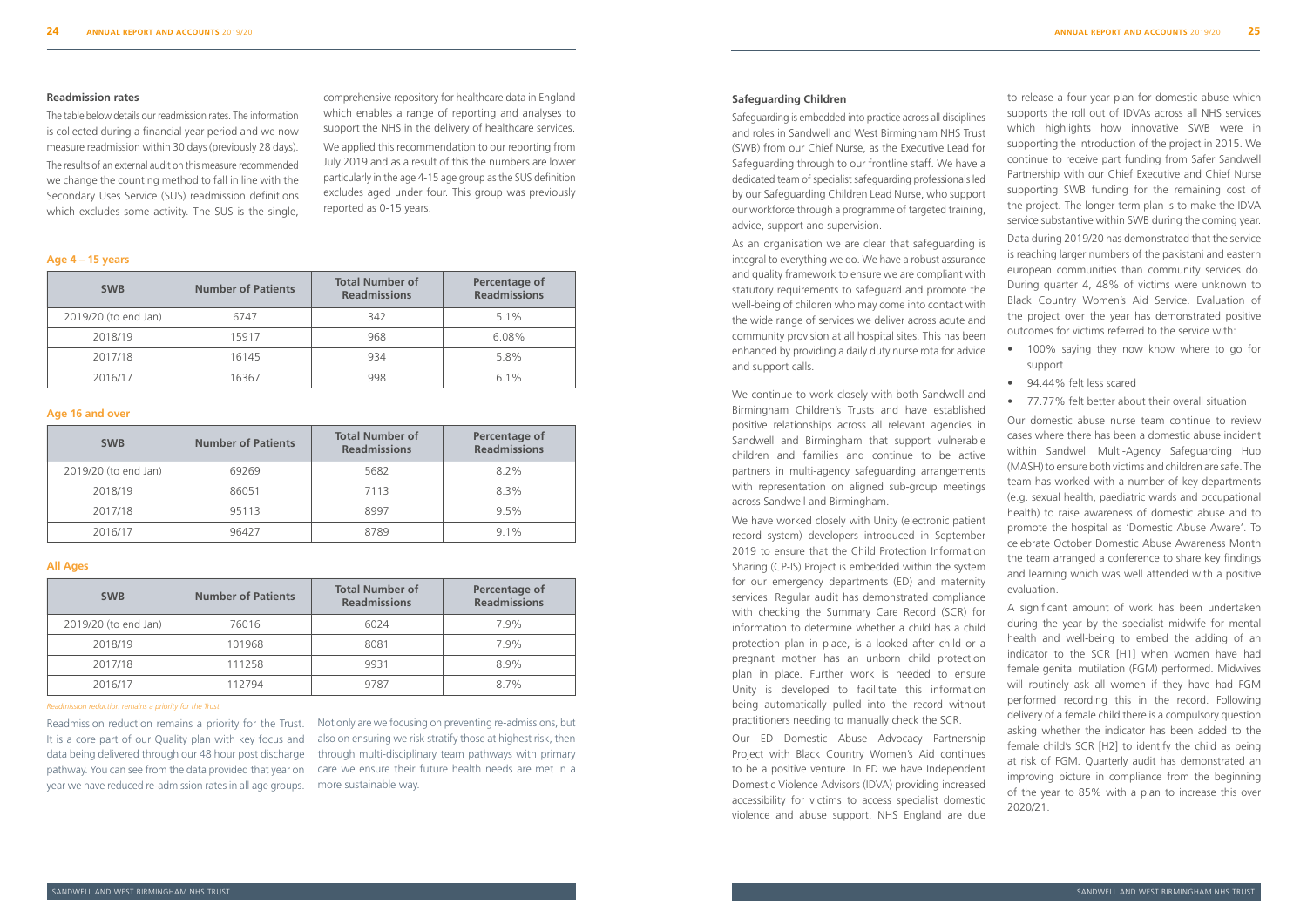#### **Learning from deaths**

#### **SWB Mortality Review Process**

During 2019/20 our mortality review process was strengthened, with the newly revised Learning from Deaths Policy published in March 2020, outlining the complete pathway and processes.

The mortality review pathway is a multi-step process, which has been designed to provide assurance that deaths receive adequate independent review; ensuring investigations take place when issues with care delivery are identified, and appropriate actions taken to ensure we learn from the death.

In order to facilitate the process, the role of the medical examiners has been strengthened, which includes undertaking tier 1 mortality reviews on the Trust's Mortality Review System (MRS) (which is based on PRISM methodology). These reviews

- identify any deficiencies or errors in care or cases of good or excellent practice.
- ensure the accuracy of the death certificate.
- report matters of a clinical governance nature to support local learning and changes to practice and procedures.
- increase transparency for the bereaved and offer an opportunity to raise concerns.

The medical examiners who undertake the tier 1 mortality reviews also identify cases that require further scrutiny as part of this process. These are escalated to a trained reviewer who utilises the Structured Judgement Review (SJR) tool. This is a case review methodology introduced by the Royal College of Physicians (RCP) which supports reproducibility through use of explicit judgements and was implemented by the Trust in July 2019. To date we have successfully trained 54 professionals since June, across multiple professions including; medical, nursing, midwifery, community, safeguarding and physiotherapy, allowing comprehensive reviews of all facets of care. A Medical Examiner Officer has also been appointed to support the medical examiner function.

The Clinical and Professional Review of Mortality (CAPROM) panel meeting was introduced in June 2019. Here deaths highlighted as potentially avoidable are discussed by an expert multi-disciplinary, multi-professional panel to conclude if the death was in fact avoidable and to maintain oversight of any quality improvement projects and actions which arise following review.

The Learning from Deaths Committee (LfDC) has seen an increase in engagement from clinicians, with scheduled directorate reports providing assurance to the committee of the continual learning taking place, highlighting issues and challenges in addition to good or excellent practice, quality improvement activity and actions. The committee also presents a valuable opportunity to share practice, promoting cross pollination of learning with clinical colleagues. The LfDC also continues to scrutinise monthly mortality indices and manage emerging trends. The role of directorate Mortality Leads has been formalised to include management of directorate allocated SJRs requests, chair specialty mortality and morbidity meetings, dissemination of identified learning, monitoring local mortality data and providing reviews where indicated.

A monthly learning document was introduced in December 2019, which aims to highlight learning identified from mortality reviews or themes for dissemination across the Trust providing an engaging means of learning from death. Examples include:

- Drug interactions when treating patients presenting with an overdose of illicit substances.
- Managing anti-coagulation in the elderly population when presenting with a suspected heart attack.
- Compassionate and well planned end of life care.

We have reviewed our safeguarding children training package in light of updated guidance released in 2019 and to improve compliance across the organisation. However, given the unprecedented times we found ourselves in, in March 2020 due to COVID-19 we have moved the training onto a virtual platform which commenced in May 2020.

The safeguarding children team expanded further in January 2020 when the MASH Health Nurse Team transferred to SWB from Sandwell and West Birmingham CCG. This has been a positive move ensuring that we provide a comprehensive safeguarding service in response to our working arrangements across the partnership and in MASH.

Priorities for 2020/21 will continue to focus on child protection information sharing (CP-IS) integration with Unity and FGM-IS compliance. We will work towards making the IDVA service substantive and continue to evaluate safeguarding children training and compliance.

#### **Safeguarding Adults**

The adult safeguarding team consists of an Adult safeguarding Lead Nurse and an Adult safeguarding Nurse who provide visibility and operational support to frontline colleagues and patients. The Adult Safeguarding Lead nurse is also responsible for the dementia delirium and distress team (DDD). This team now consists of a Mental Health Nurse, a Learning Disability Nurse and a newly appointed Mental Health Nurse and a Therapeutic Intervention Nurse which has allowed for additional training and work alongside relatives and carers to give a more personalised approach to patient care.

There has been input from safeguarding and DDD into several significant work streams including work around acuity and wards, managing the distressed patient work group and the vulnerable adult work group and three members of the team now actively conduct structured judgement reviews. Our tissue viability teams falls prevention nurse also works closely within the DDD Team and our Therapeutic Intervention nurse is currently assisting with falls to allow a broader spectrum of knowledge.

The adult safeguarding team has continued to focus on Deprivation of Liberty Safeguards. Our adult safeguarding nurse qualified as a 'Best Interest Assessor' which has improved our teaching and support to frontline staff in relation to least restrictive care, best interests and mental capacity assessments and holds twice monthly teaching sessions to qualified nurses which will eventually be expanded to HCA's and student nurses.

We continue to work closely with Sandwell and Birmingham multi agency safeguarding board participating in work streams for both prevention and protection of shared strategies. We prioritise full cooperation with any identified cases meeting the criteria for public enquiries and we are committed to learning lessons and improving practices around patient safeguards. PREVENT duties continue to develop with participation at multi agency meetings and participation in PREVENT forums chaired by NHS England. All activities of the safeguarding nurse are recorded on a dashboard to ensure trends and themes can be identified to improve and maintain the safety of our patients.



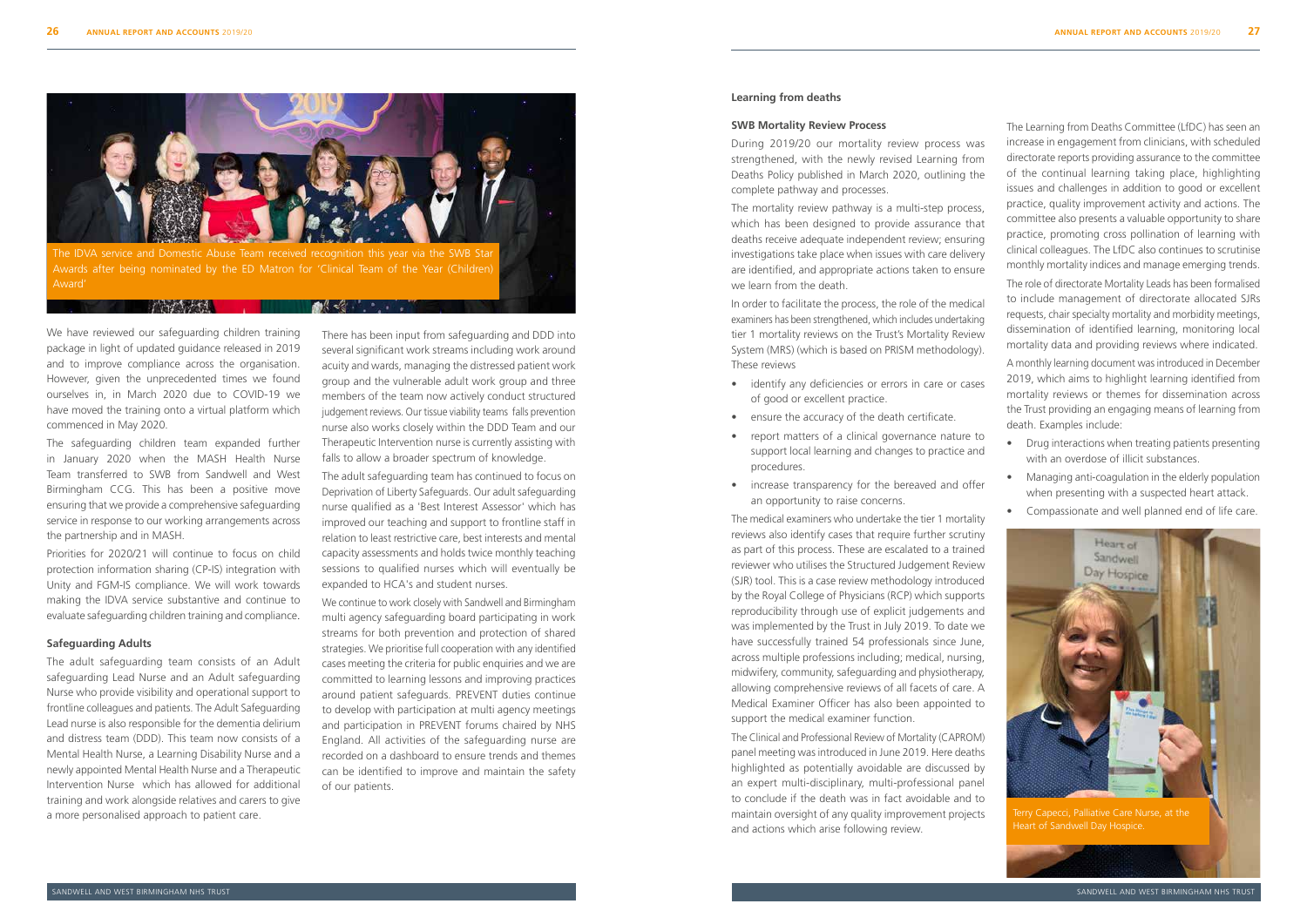The data above compares our mortality figures against all other Trusts nationally. A Trust would only gain a SHMI value of 100 if the number of actual deaths matches the expected number of deaths which is calculated using a risk adjusted model. The Trust also monitors its SHMI value taken from NHS Digital which is updated quarterly and is reported within various mortality and performance monitoring reports.

During 2019/20, 1577 of Sandwell and West Birmingham NHS Trust's patients died. This comprised the following number of deaths which occurred in each quarter of that reporting period: 357 deaths in Q1, 330 deaths in Q2, 401 deaths in Q3 and 489 in Q4.

Of the 1577 deaths reported during 2019/20, 1231 (78%) underwent a tier 1 mortality review by medical examiners. This equated to 295 reviews in Q1, 274 in Q2, 326 in Q3 and 336 in Q4.

Of these, 204 were referred for further review in the form of an SJR or for panel discussion at CAPROM to determine if they were avoidable. This consisted of 10 cases in Q1, 50 cases in Q2, 67 in Q3 and 77 in Q4. In July 2019 the SJR process was introduced which has increased the number of deaths which receive a more detailed review.

Of the cases which received further scrutiny, 5 cases representing 0.32 per cent of all patient deaths during 2019/20 were judged to be more likely than not to have been due to problems in the care provided to the patient.

In relation to each quarter this consisted of: one patient death representing 0.28 per cent of the patient deaths for Q1, two patient deaths representing 0.61 per cent of the patient deaths for Q2 and two patient deaths representing 0.5 per cent of the patient deaths for Q3. Q4 data is not yet available and will be reported in next year's account.

#### **Mortality performance in Q4 2018/19**

A total of 400 deaths were reported in Q4 2018/19, of which 330 underwent a tier 1 review by the medical examiners. Of these cases 11 were escalated for panel discussion at CAPROM to determine if the death was avoidable and to identify any lapses in care, in addition to good practice.

0 deaths representing 0 per cent of the patient deaths during this reporting period were judged to be more likely than not to have been due to problems in the care provided to the patient.

A total of eleven deaths representing 0.77 per cent of the patient deaths during the 2018/19 reporting period were judged to be more likely than not to have been due to problems in the care provided to the patient.

- Updating and implementation of guideline for thermoregulation and purchase of new cooling mattresses.
- Advanced airway equipment have been made available in all areas with an addition of video laryngoscope for use when required.

#### **Pneumonia Task Force**

Pneumonia has been highlighted as one of the largest causes of death within the Trust and in response to this the Pneumonia Task Force was set up in April 2019. The aim of the task force is identify the causes and issues contributing to the higher than expected mortality rate for pneumonia and implement quality improvement (QI) strategies to improve care for this cohort of patients. Key issues identified include:

The diagnosis of hospital acquired pneumonia (HAP) can be especially challenging in the frail and elderly population due to the likelihood of existing changes on chest x-ray and the presentation of clinical symptoms. This can result in a presumptive diagnosis, leading to incorrect antibiotics being prescribed, in some cases community acquired pneumonia (CAP) antibiotics being prescribed for patients with HAP.

The following QI projects have been undertaken reduce the incidence of HAP and improve care management of patients:

- The pneumonia guideline has been updated to improve management of HAP and CAP.
- The Trust has updated the MicroGuide app which is antibiotic decision support software to help ensure the right antibiotic is selected for the right patient.
- The Trust launched an eight week Mouth Care QI Initiative pilot across four wards as supporting patients maintain high standards of oral care has shown to reduce the incidence of HAP, improve nutrition, speech and patient happiness. The primary aim of the pilot is to reduce the incidence of HAP and reduce length of stay by 10%. We are currently awaiting the outcomes of the pilot.
- The Trust participates in the End PJ Paralysis Scheme and secured £75,000 funding through Helpforce to introduce Mobility and Activity Volunteers and purchased 24 new hoists, all to support patient mobility. Immobility in hospitals can lead to muscle deconditioning, loss of functional ability and cognitive impairment, all of which have the potential to increase hospital stays and increase the incidence of HAP.

#### **Neonatal deaths**

The neonatal and obstetrics teams have a robust system in place to reviews deaths, and a new process has been established to ensure all potentially avoidable deaths are flagged to the LfDC with assurance that concerns have been addressed, in addition to outcomes from Healthcare Safety Investigation Branch (HSIB) investigations.

The neonatal team have been working hard to implement improvement activity to enhance the quality of care delivered to our patients. This includes:

Following on from this, an audit conducted in 2019 identified that previously 33% of the babies we initially cooled had to be rewarmed as they did not fulfil the criteria for cooling. That figure has now come down to 7%. Previously, temperature management, once within therapeutic range, was poor as 85% did not stay within range, this is now reduced to 23%. There has also been a reduction in mortality rate in this group of babies from 24% to 17%.

#### **Summary Hospital-level Mortality Indicator (SHMI)**

The SHMI is the ratio between the actual number of patients who die following hospitalisation at the Trust and the number that would be expected to die on the basis of average England figures, given the characteristics of the patients. It includes deaths which occur in hospital

and deaths which occur outside of hospital within 30 days of discharge. Our SHMI score has continued to improve such that our 12 month cumulative SHMI score is currently 104. The SHMI data is derived from Healthcare Evaluation Data (HED) system monthly.

#### **Mortality comparisons using Trust SHMI against the highest and lowest national results:**

#### **November 2018 – October 2019**

| <b>Indicator</b> | Lowest  | <b>Highest</b> | <b>SWB</b> |
|------------------|---------|----------------|------------|
| Score (SHMI)     | 68      | 121            | 104        |
| Observed         | 2048    | 1104           | 2048       |
| Expected         | 3008.08 | 914.92         | 1968.03    |

|                        | 2018/19        | 2019/20        |                |                |        |
|------------------------|----------------|----------------|----------------|----------------|--------|
|                        | Q <sub>4</sub> | Q <sub>1</sub> | Q <sub>2</sub> | Q <sub>3</sub> | Q4     |
| Total Inpatient spells | 27,939         | 27,741         | 27,427         | 27,474         | 24,614 |
| Total deaths           | 400            | 357            | 330            | 401            | 489    |
| Avoidable deaths       | 0              |                |                |                | TBC    |

#### **Quarterly Inpatient Spells v Mortality Rate**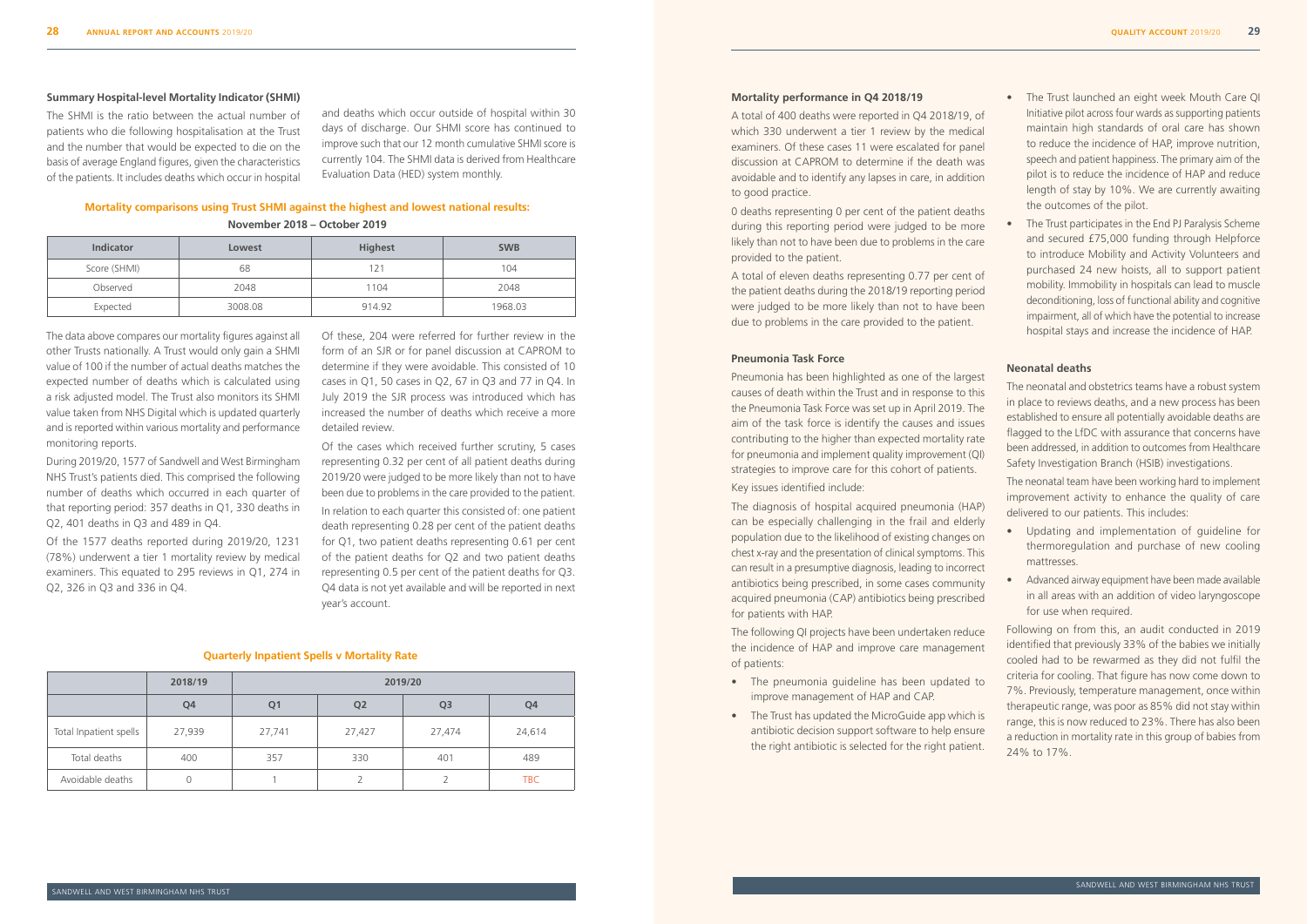

#### **Perinatal deaths**

The obstetric team presented the perinatal Mothers and Babies: Reducing Risk through Audits and Confidential Enquiries across the UK (MBRRACE) data to the committee and the following learning points were noted:

- Rates and numbers for stillbirth, neonatal losses and perinatal losses have stabilised in 2019 compared to 2018 which is the best performing year to date.
- The percentage reduction in perinatal mortality of 20% by 2020 was met in 2018 and continues to be met in 2019 (with yearly fluctuations).
- A new training package and quality assurance plan has been introduced for community growth scanning midwives.
- PRactical Obstetric Multi-Professional Training (PROMPT) is now in place.
- Cardiotocography (CGT) training is now part of the mandatory training package.
- Avoiding Term Admissions in to Neonatal units (ATAIN) and Prevention of Cerebral palsy in Pre-Term labour (PRECEPT) QI projects have been adopted by the specialty.

#### **Child deaths**

The paediatric department reviews all of their child deaths and report into the LfDC annually.

Key findings from an audit conducted are:

- Improvements noted in documentation and compliance with the Sudden and Unexpected Death in Childhood (SUDIC) pathway.
- Improvement in systems to present locally.
- We now have child death team presence during reviews of child deaths in hospital, who can provide feedback on provisional investigations.
- The team now have a new process in place for bereavement follow-up care, giving families the opportunity to liaise with a consultant.
- In 2019, the new Child Death review system was implemented and the guideline updated.

#### **Palliative care services**

Providing patients with compassionate end of life care is of vital importance. The Trust is working to ensure that patients recognised as dying have a Supportive Care Plan (SCP) in place, giving them the opportunity to spend their final days in comfort, taking into account their wishes and providing them with the dignity they deserve. To support the function:

- We have developed an enhanced multidisciplinary Palliative and End of Life Care working group. The group aims to identify barriers and interventions needed to implement the Sandwell and West Birmingham recommendations from the National Audit of End of Life Care outcomes and implement a sustainable quality improvement process with key performance indicators for each area.
- Investment in an additional consultant has been agreed.
- Working is taking place to improve recognition of a patient approaching the last year of life.
- There is a new discharge Do Not Attempt Cardiopulmonary Resuscitation (DNACPR) form with treatment escalation plan (TEP) now in place. The TEP is to be automatically populated into the discharge summary, with information following the patient into the community, promoting continuity of care.

#### **Palliative Care Deaths: October 2018 - September 2019**

| <b>Total Number of deaths</b> | <b>Palliative Care</b> | Percentage (%) |  |
|-------------------------------|------------------------|----------------|--|
| 2026                          |                        | 21.47          |  |

#### **Cardiology**

Quarterly mortality data produced by NHS Digital demonstrated an excess of expected deaths due to myocardial infarction. In response, the LfD committee has commissioned a review of all myocardial infarction cases, which is underway and will be reported later this year.

The LfDC also received feedback from Myocardial Ischaemia National Audit Project (MINAP) this year. The data demonstrated that the cardiology team are performing above the national average in several areas including; Angiography within 72 hours of presentation, admittance to cardiac ward under a cardiologist and door to balloon achieved within 90 minutes of presentation.

#### **Stroke**

NHS Digital data shows that we consistently observe less stroke deaths than expected in our Trust, demonstrating more favourable outcomes for our patients.

Our Sentinel Stroke National Audit Programme (SSNAP) data from April to June 2019 shows that the number of patients directly admitted to SWB was 174, whilst the number of patients discharged or transferred was 163. The Trust has also showed improvement in access to speech and language therapy during the discharge process.

#### **Participation in clinical research**

The number of patients receiving NHS services provided or sub-contracted by the Trust in 2019/20 that were recruited during that period to participate in research approved by a research ethics committee was 2419. Of these, 2327 were recruited into National Institute for Health Research (NIHR) portfolio studies whilst 92 were recruited into non-NIHR portfolio studies. This information

includes recruitment figures up to 26 Feb 2019).

#### **Participation in clinical audits**

During 2019/20, 60 national clinical audits and four national confidential enquiries covered relevant health services that Sandwell and West Birmingham NHS Trust provide.

During that period Sandwell and West Birmingham NHS Trust participated in 98 per cent national clinical audits and 100 per cent national confidential enquiries of the national clinical audits and national confidential enquiries which it was eligible to participate in.

The national clinical audits and national confidential enquiries that Sandwell and West Birmingham NHS Trust was eligible to participate in during 2019/20 are as follows (see Column 1 on page 32).

The national clinical audits and national confidential enquiries that we participated in during 2019/20 are as follows (see column 2 on page 32).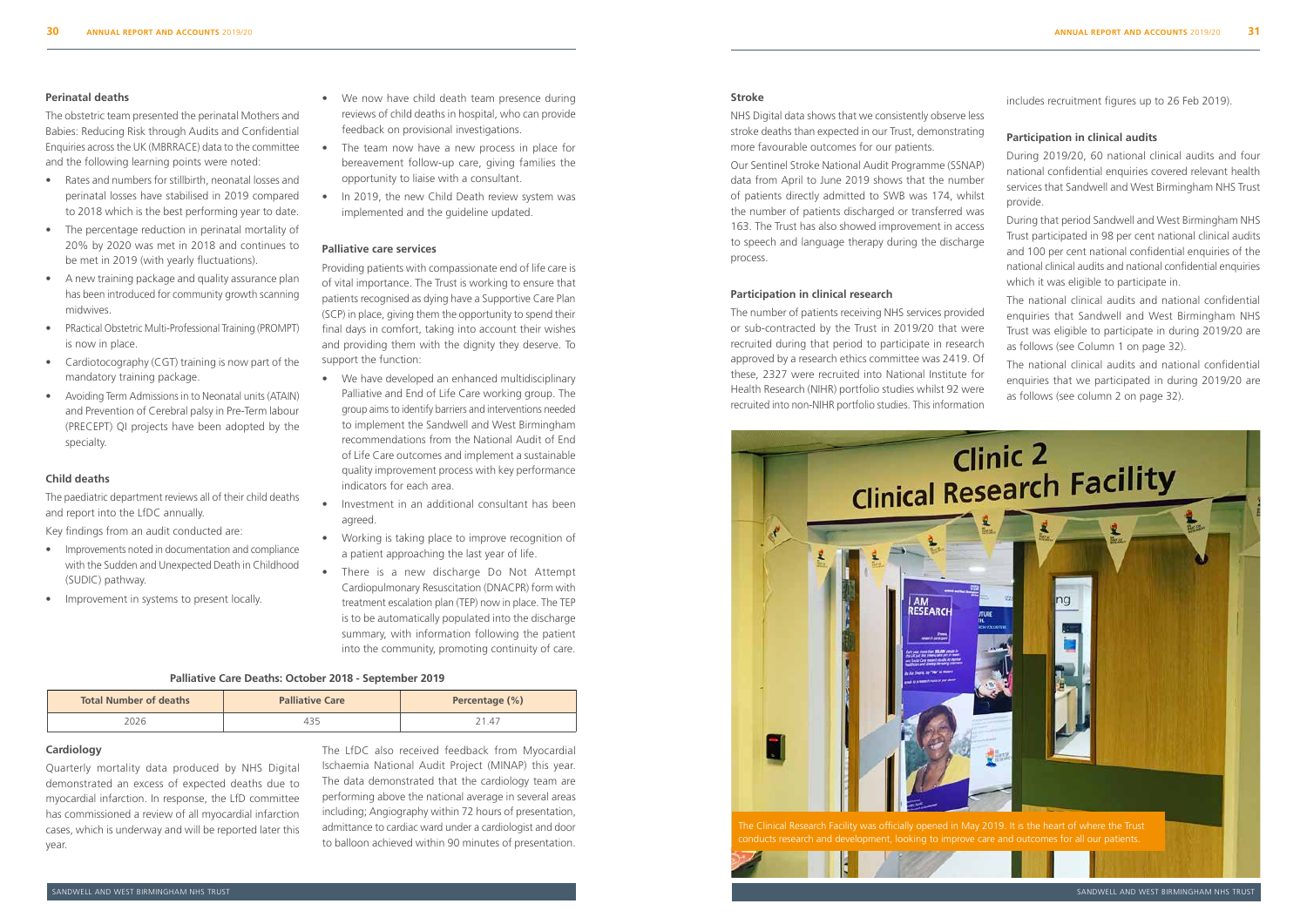| <b>Title</b>                                                                                                                             | Are we<br>participating<br>in this? | % of eligible<br>cases<br>submitted |
|------------------------------------------------------------------------------------------------------------------------------------------|-------------------------------------|-------------------------------------|
| BAUS urology audits - Percutaneous nephrolithotomy (PCNL)                                                                                | ✓                                   | 100%                                |
| British Thoracic Society (BTS) - Adult community acquired pneumonia                                                                      | ✓                                   | 100%                                |
| British Thoracic Society (BTS) - National adult non-invasive ventilation                                                                 | ✓                                   | 100%                                |
| British Thoracic Society (BTS) - Smoking cessation                                                                                       | ✓                                   | 100%                                |
| Elective surgery national PROMS programme (Hip and knee surgery)                                                                         | ✓                                   | 99%                                 |
| Falls and fragility fractures audit programme (FFFAP) Fracture liaison service database                                                  | ✓                                   | 100%                                |
| Falls and fragility fractures audit programme (FFFAP) Inpatient falls                                                                    | ✓                                   | 100%                                |
| Falls and fragility fractures audit programme (FFFAP) National hip fracture database                                                     | ✓                                   | 100%                                |
| Inflammatory bowel disease (IBD) audit                                                                                                   | ✓                                   | 552 patients                        |
| Intensive Care National Audit and Research Centre (ICNARC) - Case mix programme<br>(CMP)                                                 | ✓                                   | 100%                                |
| Intensive Care National Audit and Research Centre (ICNARC) / Resuscitation Council<br>UK - National cardiac arrest audit (NCAA)          | ✓                                   | 100%                                |
| Major trauma audit (TARN)                                                                                                                | ✓                                   | 17%                                 |
| Maternal, newborn and infant clinical outcome review programme - Maternal<br>mortality surveillance and mortality confidential enquiries | ✓                                   | 100%                                |
| Maternal, newborn and infant clinical outcome review programme - Maternal<br>morbidity confidential enquiries                            | ✓                                   | 100%                                |
| Maternal, newborn and infant clinical outcome review programme - Perinatal<br>mortality surveillance                                     | ✓                                   | 100%                                |
| Maternal, newborn and infant clinical outcome review programme - Perinatal<br>morbidity and mortality confidential enquiries             | ✓                                   | 100%                                |
| National asthma and COPD audit programme (NACAP) - Paediatric asthma<br>secondary care                                                   | ✓                                   | 100%                                |
| National asthma and COPD Audit Programme (NACAP) - Pulmonary rehabilitation                                                              | ✓                                   | 100%                                |
| National asthma and COPD audit programme (NACAP) - Adult asthma secondary<br>care                                                        | ✓                                   | 74%                                 |
| National asthma and COPD audit programme (NACAP) - Chronic obstructive<br>pulmonary disease (COPD) secondary care                        | $\checkmark$                        | 75%                                 |
| National audit of breast cancer in older people (NABCOP)                                                                                 | $\checkmark$                        | 100%                                |
| National audit of cardiac rehabilitation (NACR)                                                                                          | ✓                                   | 100%                                |
| National audit of care at the end of life (NACEL)                                                                                        | ✓                                   | 100%                                |
| National audit of dementia care in general hospitals                                                                                     | ✓                                   | 100%                                |

The national clinical audits and national confidential enquiries that Sandwell and West Birmingham NHS Trust participated in, and for which data collection was completed during 2019/2020, are listed below alongside

the number of cases submitted to each audit or enquiry as a percentage of the number of registered cases required by the terms of that audit or enquiry (see column 3 of the below table).

| <b>Title</b>                                                                                                                       | Are we<br>participating<br>in this? | % of eligible<br>cases<br>submitted |
|------------------------------------------------------------------------------------------------------------------------------------|-------------------------------------|-------------------------------------|
| National audit of seizures and epilepsies in children and young people (Epilepsy12)                                                | ✓                                   | 82%                                 |
| National audit of seizure management in hospitals (NASH)                                                                           | ✓                                   | 100%                                |
| National cardiac audit programme - Cardiac rhythm management (CRM)                                                                 | ✓                                   | 100%                                |
| National cardiac audit programme - Myocardial ischaemia national audit project<br>(MINAP)                                          | ✓                                   | 50%                                 |
| National cardiac audit programme - National audit of percutaneous coronary<br>interventions (PCI)                                  | ✓                                   | 100%                                |
| National cardiac audit programme - National heart failure audit                                                                    | ✓                                   | 96%                                 |
| National early inflammatory arthritis audit (NEIAA)                                                                                | ✓                                   | 100%                                |
| National diabetes audit (Adults) - Foot care                                                                                       | ✓                                   | 100%                                |
| National diabetes audit (Adults) - National core diabetes audit                                                                    | ✓                                   | Partial<br>submission               |
| National diabetes audit (Adults) - National diabetes inpatient audit (NaDIA) -<br>Reporting on diabetic inpatient harms in England | ✓                                   | Did not submit                      |
| National diabetes audit (Adults) - National diabetes inpatient audit (NaDIA)                                                       | ✓                                   | 100%                                |
| National diabetes audit (Adults) - National pregnancy in diabetes audit                                                            | ✓                                   | 100%                                |
| National emergency laparotomy audit (NELA)                                                                                         | ✓                                   | 100%                                |
| National gastro-intestinal cancer programme - National bowel cancer (NBOCA)                                                        | ✓                                   | 100%                                |
| National gastro-intestinal cancer programme - National oesophago-gastric cancer<br>(NOGCA)                                         | ✓                                   | $>90\%$                             |
| National joint registry (NJR)                                                                                                      | ✓                                   | 100%                                |
| National lung cancer audit (NLCA)                                                                                                  | ✓                                   | 100%                                |
| National maternity and perinatal audit (NMPA)                                                                                      | ✓                                   | 100%                                |
| National neonatal audit programme - Neonatal intensive and special care (NNAP)                                                     | ✓                                   | 100%                                |
| National ophthalmology audit                                                                                                       | ✓                                   | 100%                                |
| National paediatric diabetes audit (NPDA)                                                                                          | ✓                                   | 100%                                |
| National prostate cancer audit                                                                                                     | ✓                                   | 100%                                |
| Perioperative quality improvement programme (PQIP)                                                                                 | ✓                                   | 100%                                |
| Public Health England - Surgical site infection surveillance service                                                               | ✓                                   | 99%                                 |
| Public Health England - Mandatory surveillance of bloodstream infections and<br>clostridium difficile infection                    | ✓                                   | 100%                                |
| Royal College of Emergency Medicine - Assessing cognitive impairment in older<br>people (Care in emergency departments)            | $\checkmark$                        | 100%                                |
| Royal College of Emergency Medicine - Care of children (Care in emergency<br>departments)                                          | ✓                                   | 100%                                |
| Royal College of Emergency Medicine - Feverish children (Care in emergency<br>departments)                                         | ✓                                   | 100%                                |
| Royal College of Emergency Medicine - Mental health (Care in emergency<br>departments)                                             | ✓                                   | 100%                                |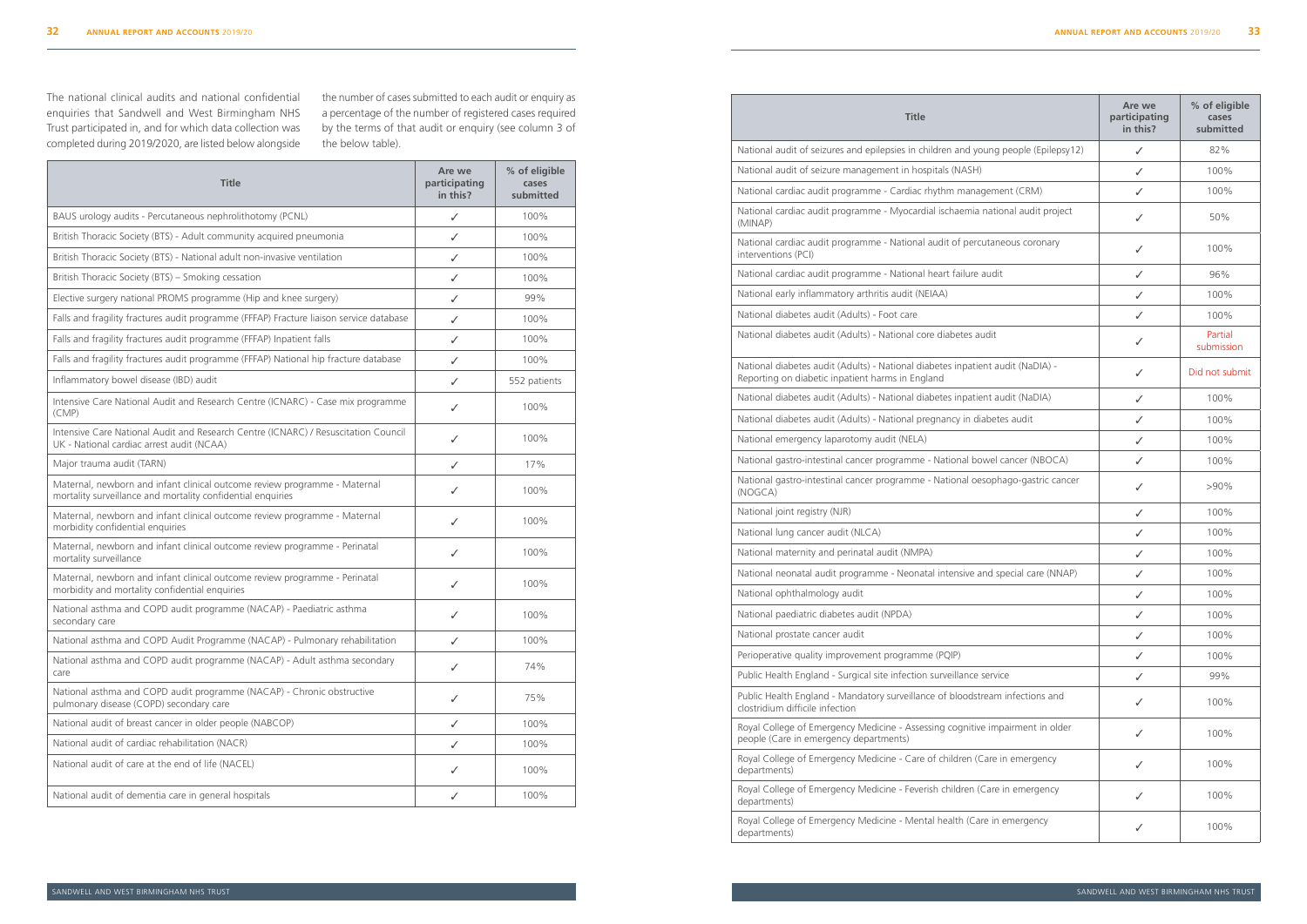| <b>Title</b>                                                                                                   | Are we<br>participating<br>in this? | % of eligible<br>cases<br>submitted |
|----------------------------------------------------------------------------------------------------------------|-------------------------------------|-------------------------------------|
| Royal College of Emergency Medicine - Vital signs in adults (Care in emergency<br>departments)                 |                                     | 50%                                 |
| Royal College of Emergency Medicine - VTE risk in lower limb immobilisation (Care<br>in emergency departments) |                                     | 100%                                |
|                                                                                                                | J                                   | 100%                                |
| Sentinel stroke national audit programme (SSNAP)                                                               | $\checkmark$                        | $>90\%$                             |
| Serious hazards of transfusion (SHOT): UK National haemovigilance scheme                                       | $\checkmark$                        | 100%                                |
| Society for acute medicine's benchmarking audit (SAMBA) Summer                                                 | ✓                                   | 100%                                |
| Society for acute medicine's benchmarking audit (SAMBA) Winter                                                 |                                     | 100%                                |
| UK parkinson's audit                                                                                           |                                     | 100%                                |

The reports of 48 national clinical audits were reviewed by the provider in 2019/20 and Sandwell and West Birmingham NHS Trust intends to take the following actions to improve the quality of healthcare provided:

- To develop a pathway for Total Contact Cast (TCC) use by working collaboratively with the orthotics department and MDT as a whole. The Podiatry department to provide the use of soft casting devices for offloading as needed, which is particularly useful for heel wounds and housebound patients that are not able to attend for Total Contact Cast.
- To offer regular classroom and ward based diabetes management education to all nursing staff and junior doctors with an emphasis relating to harms such as correct hypo management. There is ongoing work to identify and give wards a full diabetes accreditation if they meet particular criteria.
- Introduction of routine MDT meetings to discuss all pacemaker generator changes, complex devices and other issues which should also improve data quality.
- Develop a business case for an additional Heart Failure Nurse to see medical outliers that are not transferred to cardiology. Acute heart failure specialty is working with cardiology rehab to look at setting up specialist heart failure classes. This will lead to an improvement in key performance indicators and national targets.
- Discharge drugs are now validated which should see an increased compliance level on prescribing rates of key disease modifying medicines. The discharge dataset on people admitted to hospital due to heart failure is now reviewed prior to input

by an audit coordinator to reduce inconsistency and misinterpretation.

- To implement a process to ensure initial assessment for delirium is completed at admission.
- To update the dementia leaftlet and deliver a structured Tier 1 and Tier 2 rolling programme on class room based teaching and ward room based teaching on dementia awareness.
- To recruit to a link nurse to work with families and carers.
- Establish a private space for discussions in the new Midlands Metropolitan University Hospital and to promote John's campaign for out of hours visiting.
- To employ an additional palliative care consultant.
- Develop the ward champion role by offering a high level of end of life care training. Training for all staff in end of life care, with options of training on induction and mandatory training. Train the practice development nurses who are on the medical wards to support with end of life issues.
- Develop a suite of key performance indicators for each clinical area to report back monthly to clinical leads. Develop mechanisms to improve utilisation of existing information leaflets and documentation of conversations. Comfort packs to be developed with a suite of written accessible information on wards for end of life patients and their relatives. Promote early recognition of end of life by use of Supportive & Palliative Care Indicators Tool (SPICT).
- To educate GPs on the referral pathway and what constitutes "suspected Inflammatory arthritis",

implement the newly developed triage system, increase capacity in the dedicated early inflammatory arthritis clinics and integrate clinics with rheumatology clinical nurse specialist to help with disease education/rapid drug initiation following a patient's first visit to a rheumatologist.

- Develop a business case to purchase transport incubator for the transportation of babies. Undertake audits to understand current practice on temperatures taken on admission and compliance of consultation with parents within 24 hours of a baby's admission. Matron is to educate all nurses and midwives to encourage parents to attend the ward rounds when babies are on the unit and to be added to effective handover. Implementation of the national PReCePT (prevention of cerebral palsy in preterm babies) programme by giving magnesium sulphate to mums within the 24 hours before delivery as a foetal neuro protective agent. As part of the programme, local monitoring will be undertaken on a monthly basis.
- Create and pilot 100 passports for patients which will include all documentation required for the patient's journey including rehabilitation to ensure that they are brought to all appointments. Implement plastic cards for patients with implants who travel abroad and create a video for hip and knee club which depicts the entire patient journey to give patients an overview of what can be expected.

The reports of 138 local clinical audits were reviewed by the provider in 2019/20 and Sandwell and West Birmingham NHS Trust intends to take the following actions to improve the quality of healthcare provided:

- Actions include ensuring radiographer awareness of importance of eye lens exclusion by use of posters in the CT control rooms, supervision of more junior staff by superintendent radiographers and awareness of clinical factors to improve compliance
- Increase the nursing compliment to account for acuity of patients in Acute Medicine by reviewing nursing staff levels on an ongoing basis. Reiterate at ward round, board round and post-take round to specify oxygen prescriptions. The dependency of patients in each bay is fed back to the coordinator leading the unit
- Non-Invasive Ventilation (NIV) guidelines, proformas and paperwork will be reviewed and a re-audit will be performed to monitor the impact of changes on the appropriateness of commenced Non-Invasive Ventilation
- Acquired a relaxation pod for medical staff
- To implement a Trauma and Orthopaedic handover checklist to ensure that there is a structure for handovers and include a section in the induction programme pack on how handovers should be conducted
- Update the safe environment policy to include the latest guidance, to improve patient information and sign posting on 'Safe sleep' by liaising with medical illustrations and implement junior doctor teaching sessions
- Provide patient information leaflets on anti-embolic stockings post-operatively and consider adding antiembolic stockings to the prescribing window for the VTE assessment tool on Unity for easier prescription of stockings
- Educate both medical and nursing staff about the importance of maintaining < 32 week gestation babies temperatures between 36.5 - 37.5C. To look into obtaining a suitable transport incubator to transport <32 week gestation babies from labour ward to the neonatal unit. Improve documentation of room temperatures and how this can be improved on labour ward, as well as improving the number of rooms which are at target temperature
- Streamline the Child Protection medical examination report. To consider adding a prompt on the Child Protection proforma to give children the opportunity of speaking alone, and deliver training sessions to colleagues on report writing, using the standard proforma and referencing Child Protection Evidence (RCPCH) in complex cases
- To implement a dedicated surgery list to book patients to avoid delays in treatment
- To set up a dedicated weekly theatre list to perform cholecystectomies on appropriately identified patients and evaluate the effectiveness of the service in the future
- To provide contraceptive advice to all high risk obstetric patients pre-discharge and provide Duty of Candour in appropriate cases. To ensure all decisions to transfer, discussions with the intensive care team and reviews of obstetric patients in ITU is documented on BadgerNet. To complete the High Dependency unit proforma for obstetric patients immediately after admission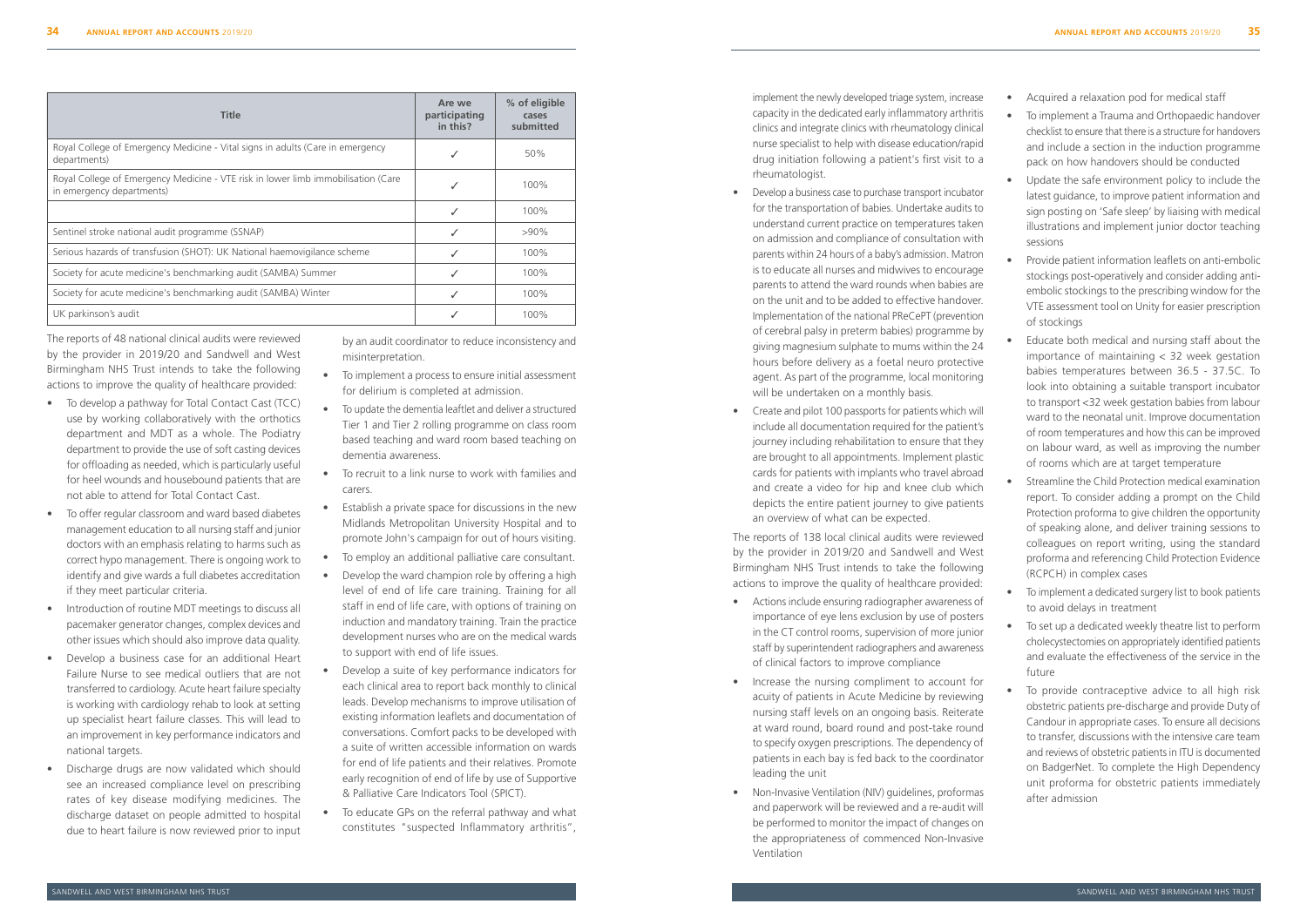SANDWELL AND WEST BIRMINGHAM NHS TRUST

• To set up clinics to perform oximetry studies at home for City babies. To ensure the discharge planner has details of the MDT so it takes place with the parents pre discharge. To educate nursing staff regarding discontinuation of continuous O2 monitoring once stable with good sleep study, apart from 4 hourly checks twice weekly. File sleep studies with documentation of results and actions for both

inpatients and outpatients. Train staff to ensure all babies discharged home in minimum of 0.1 litres / min with low flow meters. To develop a standardised home oxygen weaning policy. To educate Consultants, neonatal discharge planner and community nurses to improve interpretation of sleep studies with knowledge of when and how frequently to perform them for inpatients and outpatients.









Community Midwife, Rebbeca McLaran with new born baby Elsie, demonstrates how

La Comme A SARAY